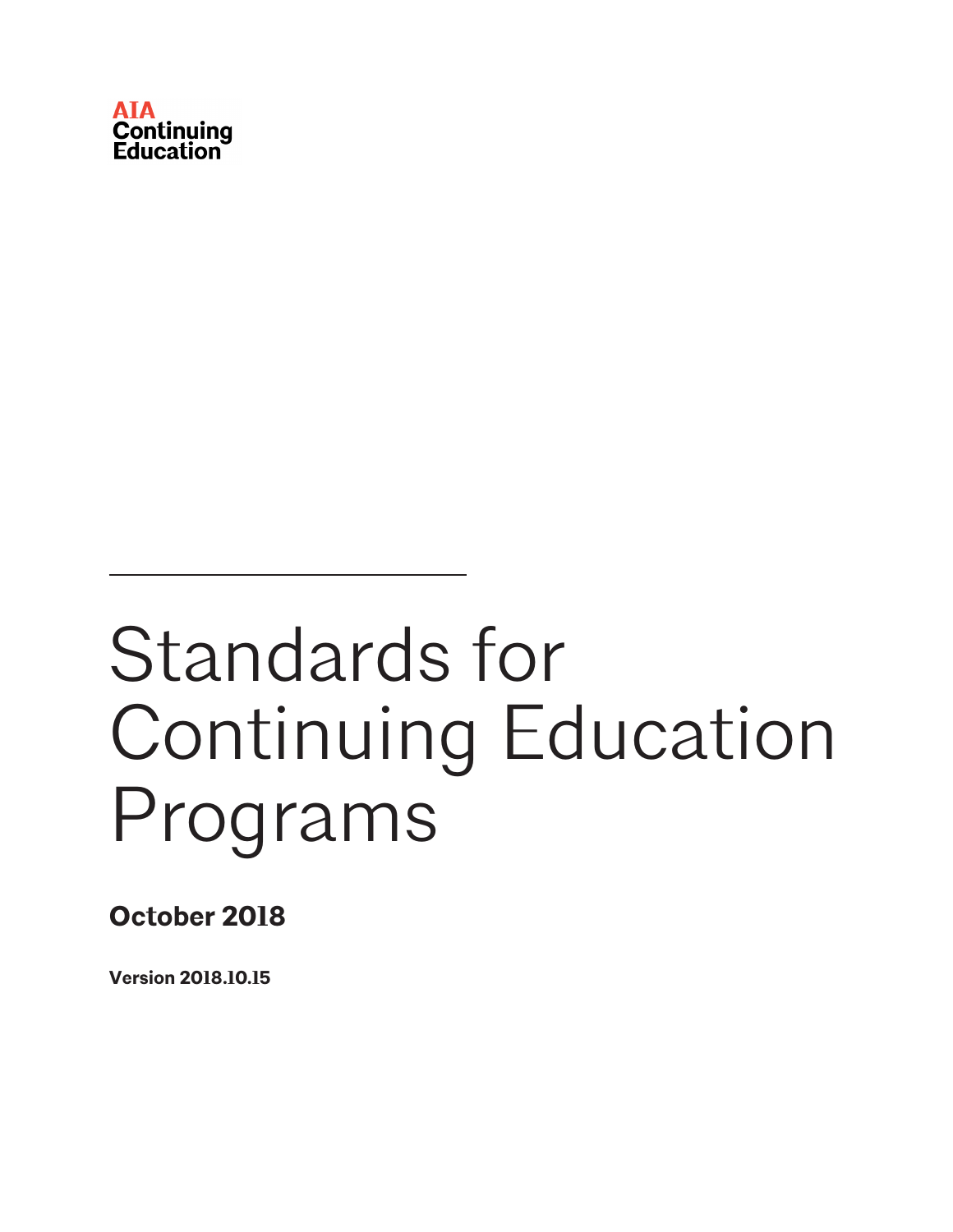# **"Education is the kindling of a flame, not the filling of a vessel." -Socrates**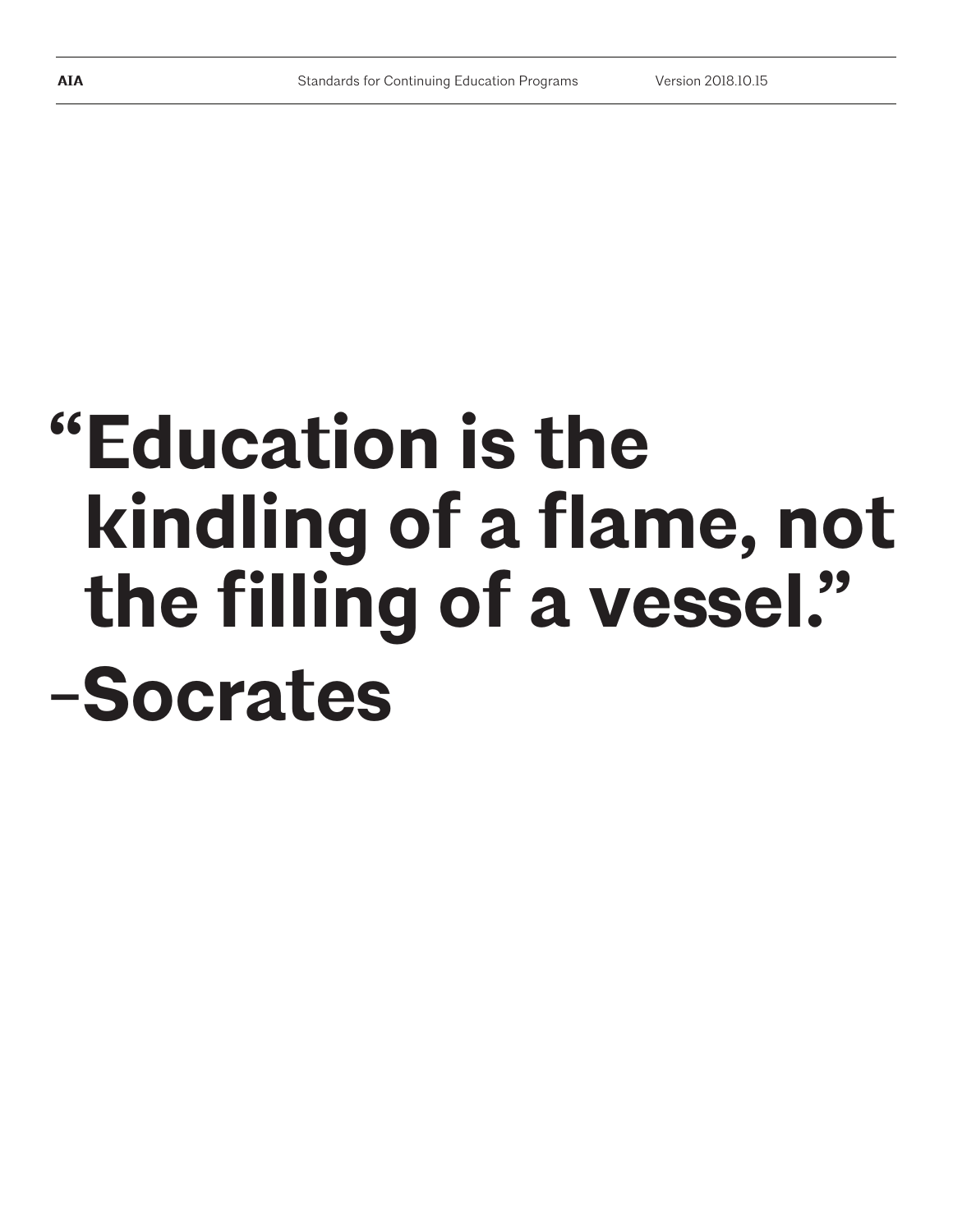## **Table of contents**

| Standards for AIA Continuing Education Services (CES) Providers12                    |  |
|--------------------------------------------------------------------------------------|--|
|                                                                                      |  |
|                                                                                      |  |
|                                                                                      |  |
| Standards for Continuing Education Program development 14                            |  |
|                                                                                      |  |
| Standard 4. Prerequisites, prior knowledge, and advanced preparation14               |  |
|                                                                                      |  |
|                                                                                      |  |
| Standard 7. Learning programs must employ sound instructional methods17              |  |
|                                                                                      |  |
|                                                                                      |  |
|                                                                                      |  |
|                                                                                      |  |
|                                                                                      |  |
|                                                                                      |  |
|                                                                                      |  |
|                                                                                      |  |
|                                                                                      |  |
|                                                                                      |  |
|                                                                                      |  |
|                                                                                      |  |
|                                                                                      |  |
| Standard 19. Determining Learning Units (LUs) for on-demand programs28               |  |
|                                                                                      |  |
|                                                                                      |  |
| Standard 22. Instructor, facilitator, and technical reviewer Learning Units (LUs) 31 |  |
|                                                                                      |  |
|                                                                                      |  |
|                                                                                      |  |
|                                                                                      |  |
|                                                                                      |  |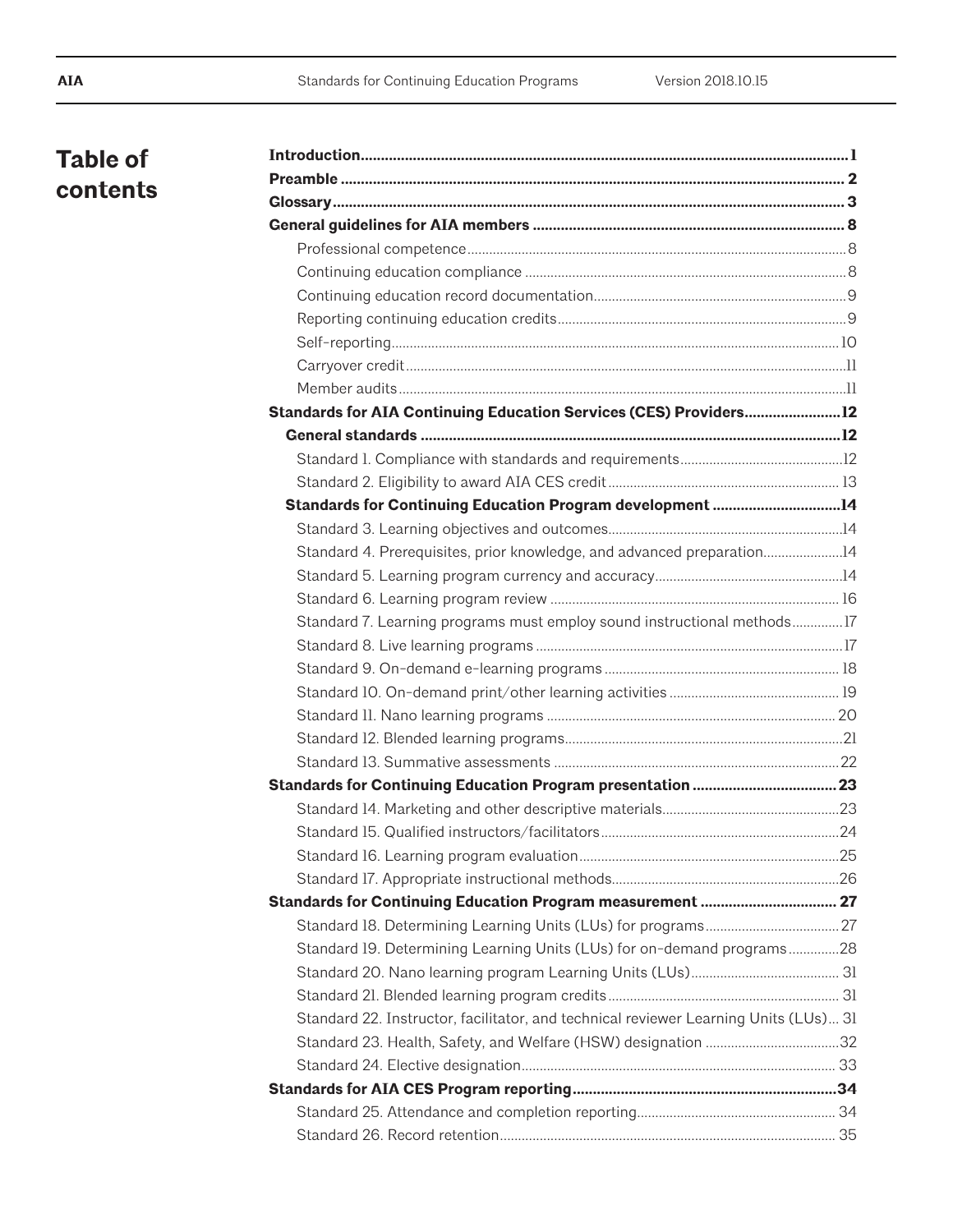## **Introduction**

Continuing education is crucial to advancing and improving the profession of architecture. For this reason, members of The American Institute of Architects (AIA) are required to complete a minimum number of hours of continuing education annually. Additionally, many licensing and registration jurisdictions require some level of continuing education, typically in topics addressing public health, safety, and welfare. Architects need continuing education to maintain competency and to prepare for the future beyond any requirements licensing and registration boards have for protecting the public. AIA's continuing education requirement is one element of AIA membership that differentiates an AIA member from someone who simply holds a license to practice architecture, and it strengthens the credibility that comes with AIA membership.

To support the demand for quality continuing education across a wide domain of topics and delivery modalities, AIA established the Continuing Education Services (CES) program in 1995. The AIA CES program leverages a network of providers to design, develop, deliver, and administer high-quality, relevant learning programs to satisfy AIA requirements for continuing education related to the field of architecture and architectural practice as well as the mandatory continuing education requirements for state license registration and renewal.

The Standards for Continuing Education Programs ("Standards") document is maintained by AIA and provides a framework for the development, presentation, measurement, and reporting of continuing education programs. These Standards were updated in 2018 (based on program requirements and subsequent revisions since the program's inception in 1995) by the AIA Continuing Education Committee (CE Committee). The Standards will be reviewed periodically by AIA staff to determine if modifications are required. Recommendations for changes will be presented to the AIA CE Committee for consideration with modifications reviewed by the AIA Board Knowledge Committee (BoKnoCo) and posted to the AIA website for comment. At a minimum, the AIA CE Committee will review the full set of standards at least every other year. To the extent possible, these Standards are kept consistent with the National Council of Architectural Registration Boards (NCARB) Legislative Guidelines and Model Law/Regulations to ensure consistency with AIA definitions and standards, and standards used by licensing and registration boards.

The Standards for Continuing Education Programs document is intended for use by AIA CES Providers and others delivering continuing education for AIA members, other architects, design professionals, and allied industries. It is a "living" document that will undergo periodic review and revision. Questions of interpretation and meaning will be reviewed by AIA staff and the AIA CE Committee (when necessary) as they arise, communicated to the AIA CES Provider, and posted to the AIA website (as appropriate). The AIA CES Provider Manual provides "best practices" and practical guidance for implementing the standards. Further, the AIA CES learning portal provides online instruction and greater depth on topics related to administration, design, development, and delivery of learning activities.

#### **Acknowledgement**

AIA CES and the AIA CE Committee acknowledges the National Association of State Boards of Accountancy (NASBA) and the American Institute of Certified Public Accounts (AICPA), whose Statement on Standards for Continuing Professional Education (CPE) Programs served as a model for this document.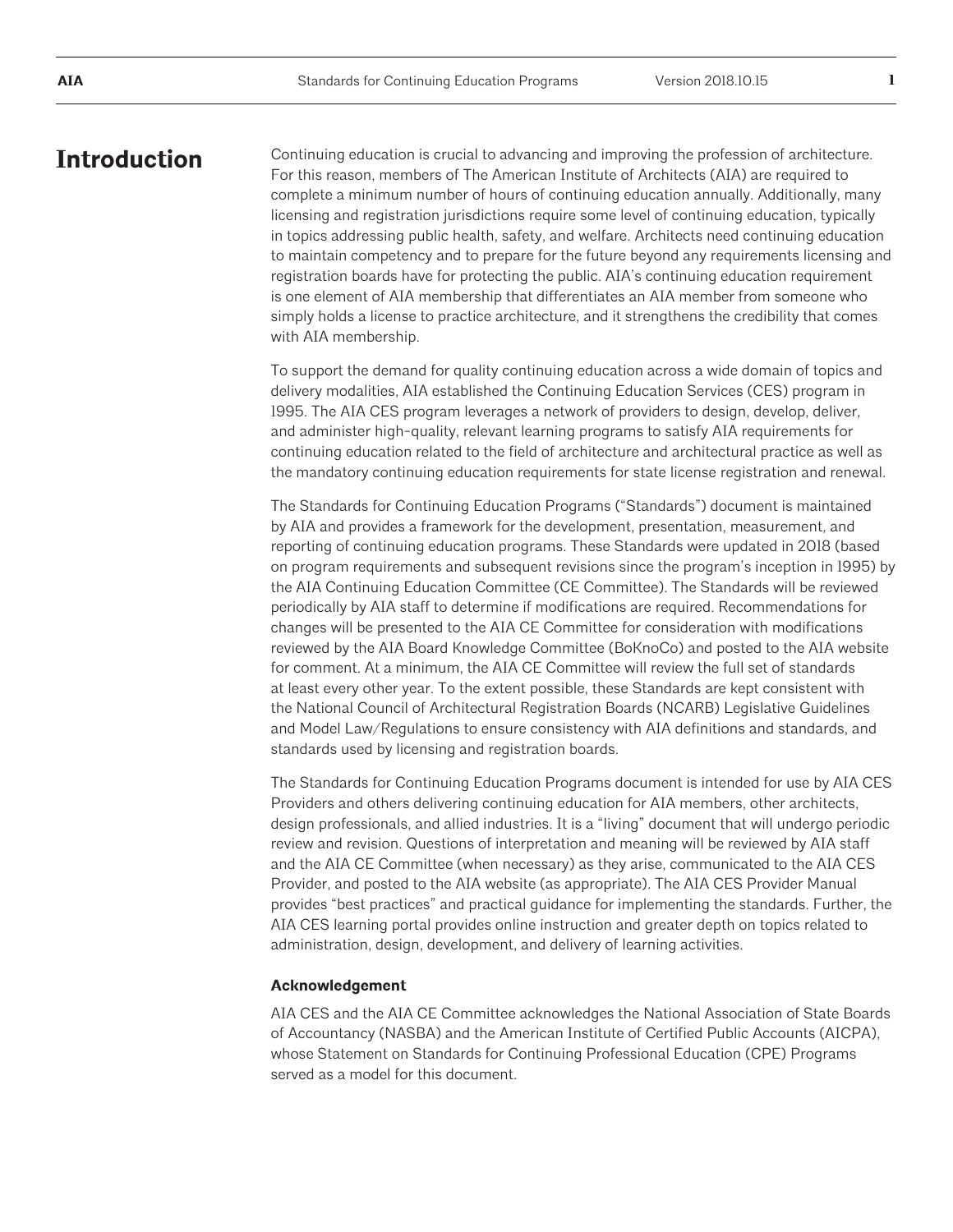### **Preamble**

#### **Significance of an architect**

The right to use the title "architect" is regulated by each jurisdiction's board in the public interest and imposes a duty to maintain public confidence by enhancing current professional competence in all areas in which architects provide services. Architects must accept and fulfill their ethical responsibilities to the public and the profession regardless of their fields of employment.

#### **Evolution of knowledge**

The profession of architecture is characterized by constant expansion of relevant knowledge, ongoing changes, and increasing complexity. Advancing technology, globalization of commerce, increasing specialization, proliferating regulations, and the complex nature of business transactions have created a dynamic environment that requires architects to maintain and enhance their professional competence continuously.

#### **Need for continuing education**

The continuing development of professional competence involves a program of lifelong educational activities. Continuing Education (CE) is the term used in these Standards to describe the educational activities that assist architects in achieving and maintaining quality in professional services. AIA has adopted a continuing Education requirement that applies to Architect Members and International Associates. Further, most jurisdictions have adopted mandatory continuing education requirements for license/registration renewal.

#### **Diversity of practice and the Standards framework**

The following Standards have been broadly stated in recognition of the diversity of practice and experience among architects, and establish a framework for the development, presentation, measurement, and reporting of CE programs to help ensure that architects receive the quality CE necessary to satisfy their obligations to serve the public interest. The spirit of the Standards is to encourage meaningful, measurable, and memorable high-quality learning programs by providing baseline requirements. These Standards may also apply to other professionals by employment or membership. While completion of AIA-approved programs will satisfy AIA membership requirements and meet the standards for mandatory continuing education in many US states and territories, licensing and registration boards have final authority on the acceptance of individual programs for mandatory continuing education credit for licensing and registration under their jurisdiction. Adherence to these Standards will help ensure continued recognition of AIA approval.

#### **The Standards and evolving learning techniques**

Advances in technology, delivery, and workplace arrangements lead to innovative learning techniques. Learning theory is evolving to include more emphasis on outcome-based learning. These Standards anticipate innovation in continuing education in response to these advances. AIA CES Providers must ensure effective learning techniques that meet the Standards. AIA CES Providers are encouraged to consult with AIA CES regarding questions related to compliance with the Standards when utilizing innovative techniques.

#### **Evaluation of AIA CES Providers**

These Standards create a foundation for sound educational programs. As such, the Standards form the basic framework for evaluating new AIA CES Provider applications and accrediting existing CES Providers on a regular basis. As these Standards are revised, AIA CES Providers are expected to keep current on the Standards and conform to their guidance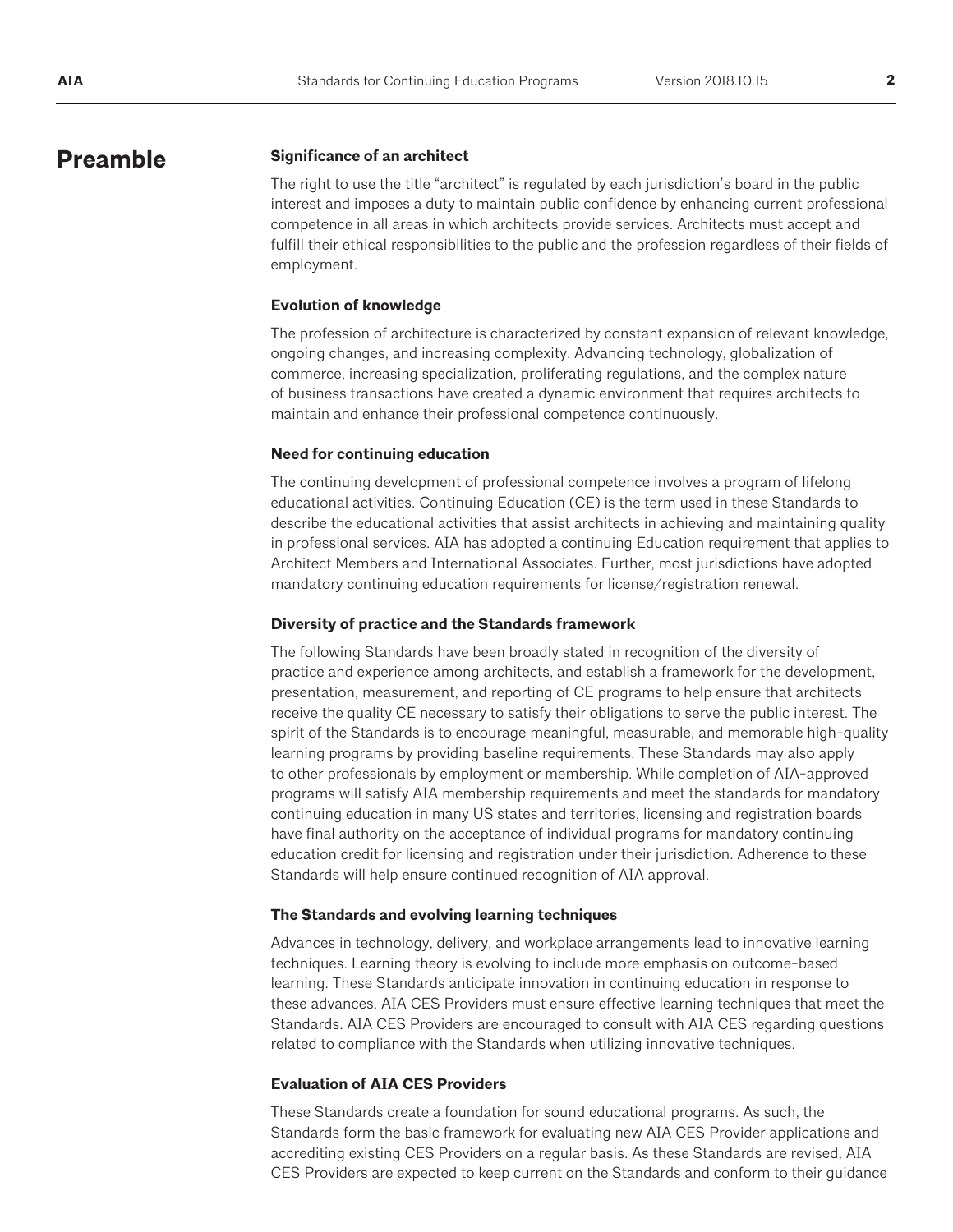**Glossary Adult Learning Theory** The specialized pursuit of effective curricular design and instruction delivery for adults based on research on how adults collect, collate, and synthesize new information (learning).

> **AIA Continuing Education Services (CES)** AIA's program for managing, regulating, and supporting AIA-approved continuing education for architects and design professionals through a network of AIA CES Providers.

**AIA CES Provider** An individual or organization authorized to offer AIA-approved continuing education programs. To maintain good standing, AIA CES Providers must comply with these Standards and have a current AIA CES Provider subscription in one of the following categories based on organization type and delivery method. Providers can deliver content from their own organization only and are not allowed to share their provider number with other agencies, firms, companies, organizations, or individuals except wholly owned subsidiary organizations.

**Architect Firm provider** Architect Firm providers are authorized to offer all delivery types (live in-person and online, on-demand e-learning, print/other, Nano learning, and blended learning) anywhere in the world. Architect Firm subscriptions are reserved for architecture firms in which a principal or owner is an AIA member in good standing. A single firm provider subscription may be shared across geographically dispersed offices of the same firm.

**Basic provider** Basic providers are authorized to offer only live in-person learning activities (excluding Nano learning) in one AIA-designated region. Basic provider subscriptions are open to any organization or individual.

**Component provider** AIA state and local components and chapters are authorized to offer all delivery types (live in-person and online, on-demand e-learning, print/ other, Nano learning, and blended learning) within their geographic region. Component providers may partner with other AIA CES providers to host and record learning programs on their behalf. Component provider subscriptions are limited to any recognized AIA component or chapter.

**Passport provider** Passport providers are authorized to offer all delivery types (live in-person and online, on-demand e-learning, print/other, Nano learning, and blended learning) anywhere in the world. Passport provider subscriptions are open to any organization or individual.

**Platform provider** Platform providers are authorized to offer all delivery types (live in-person and online, on-demand e-learning, print/other, Nano learning, and blended learning) anywhere in the world. Platform providers may also host content for other approved AIA CES Providers. A Platform provider may not allow another organization to use its AIA CES Provider Number in lieu of its own provider subscription. Platform provider subscriptions are open to any organization or individual.

**Professional provider** Professional providers are authorized to offer all delivery types (live in-person and online, on-demand e-learning, print/other, Nano learning, and blended learning) anywhere in the world. Professional subscriptions are reserved for accredited academic institutions, government agencies, and nonprofits.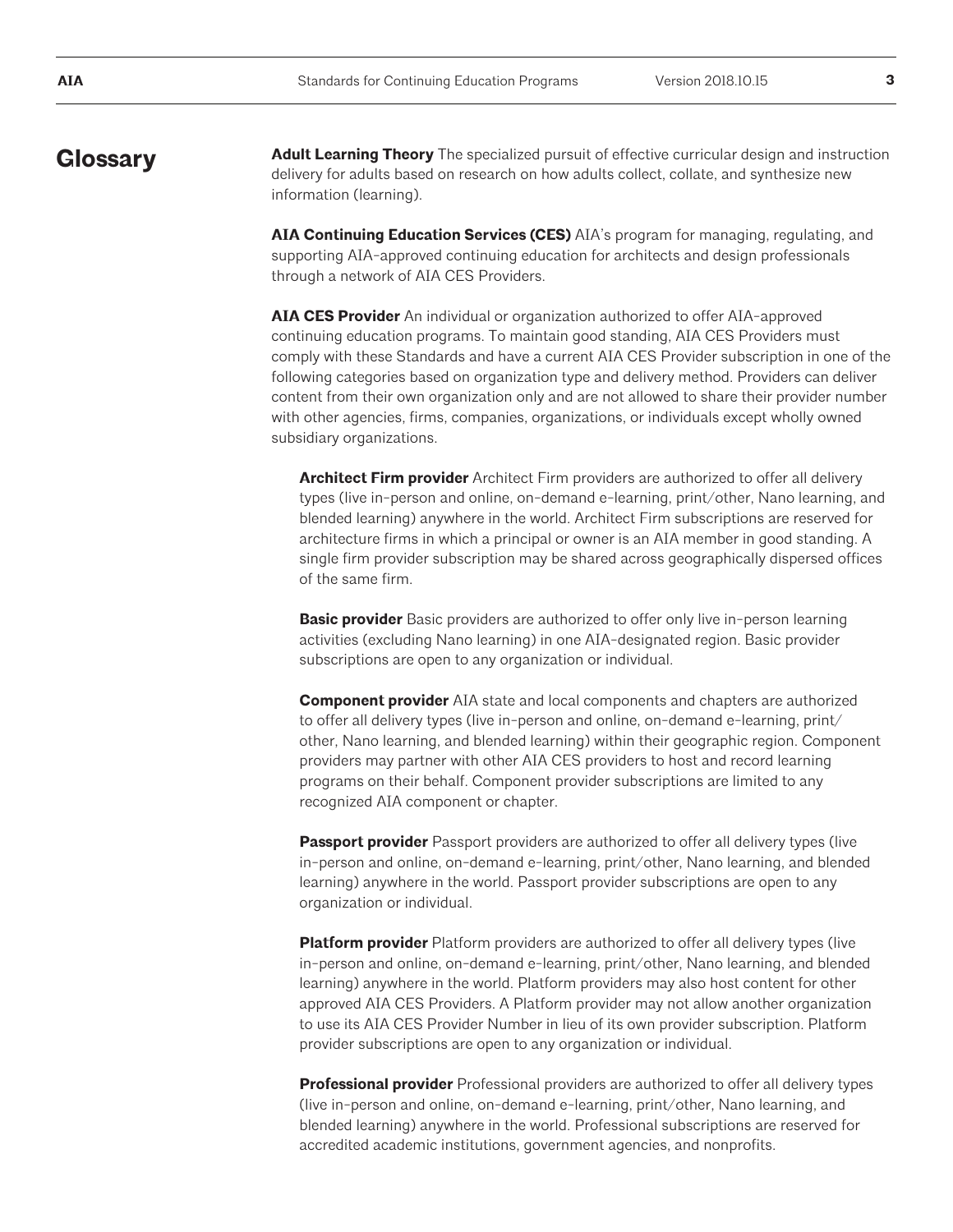| <b>Subscription</b>   | <b>Live</b><br>in-person | Live online $\angle$<br>On-demand<br>e-learning $/$<br>On-demand<br>print/other | <b>Nano</b><br>learning | Number of<br>regions | <b>Host content</b><br>for others |
|-----------------------|--------------------------|---------------------------------------------------------------------------------|-------------------------|----------------------|-----------------------------------|
| <b>Architect Firm</b> | Yes                      | Yes                                                                             | Yes                     | Any                  | No                                |
| <b>Basic</b>          | Yes                      | No                                                                              | No                      | One                  | No                                |
| Component             | Yes                      | Yes                                                                             | Yes                     | Any                  | Yes                               |
| Passport              | Yes                      | Yes                                                                             | Yes                     | Any                  | No                                |
| Platform              | Yes                      | Yes                                                                             | Yes                     | Any                  | Yes                               |
| Professional          | Yes                      | Yes                                                                             | Yes                     | Any                  | No                                |

**AIA CES transcript** The official record of attendance for determining compliance with AIA continuing education requirements for membership which serves as the member record of AIA CES learning programs attended and successfully completed. The AIA CES transcript is also accepted by most US jurisdictions as an official record of attendance for continuing education needed for licensure or registration renewal; however, members should confirm documentation requirements with their jurisdiction's licensing or registration board.

**Assessment** The wide variety of methods or tools that are used to evaluate, measure, and document the academic readiness, learning progress, skill acquisition, or educational needs of learning program participants.

**Pre-program assessment** A method of measuring prior knowledge that is given before the learner has access to the course content of the program. Pre-program assessments may be used to tailor content more appropriately to a learner's needs and gaps.

**Formative assessment** Methods used to conduct in-process evaluations of learner comprehension, learning needs, and academic progress during a lesson, unit, course, or learning program. Formative assessments help instructors and learners identify concepts they are struggling to understand, skills they are having difficulty acquiring, or learning standards they have not yet achieved so that adjustments can be made to lessons, instructional techniques, and academic support. Review questions are a formative assessment tool.

**Summative assessment** Test, portfolio, or other tool used to evaluate participant learning, skill acquisition, and achievement after a learning program. Outcomes of summative assessments are used to determine successful completion of a learning program.

**Continuing Education (CE)** An integral part of the lifelong learning required to provide competent service to the public. The set of activities that enables architects to maintain and improve their professional competence.

**Evaluation** A means to produce feedback which the provider and instructor/facilitator can use to assess their quality of instruction. Evaluation is the process of gathering information about the impact of learning and of teaching practice on participant learning, analyzing and interpreting this information, and responding to (and acting on) the results.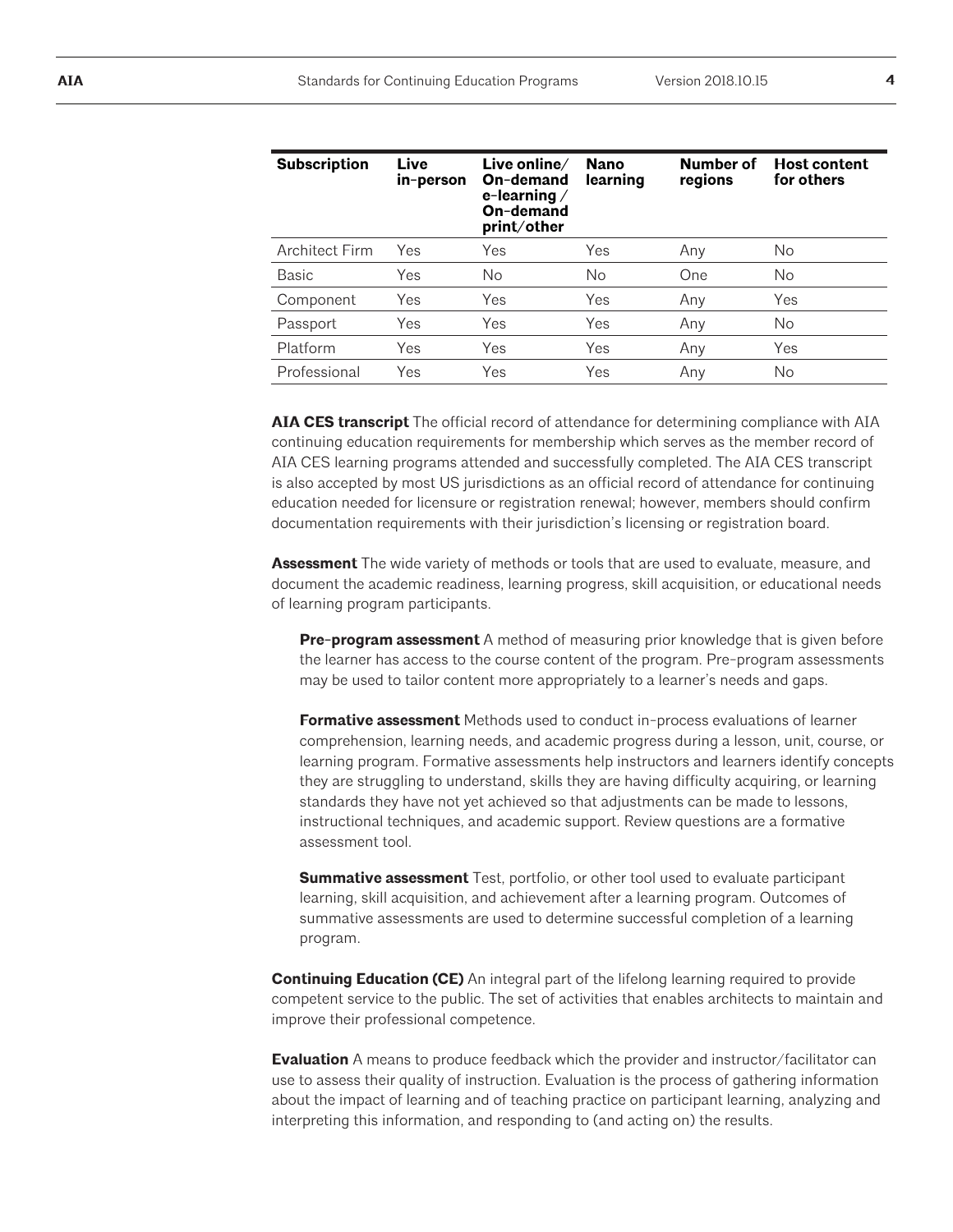**Feedback** Specific responses to review and summative assessment questions that give the learner remediation for incorrect responses or reinforcement for correct responses.

**Evaluative feedback** Specific responses to incorrect answers to questions that provide correction and remediation.

**Reinforcement feedback** Specific responses to correct answers to questions that provide support and strengthen understanding.

**Instructional methods** Delivery strategies such as case studies, computer-assisted learning, lectures, group participation, programmed instruction, use of audiovisual aids, or work groups employed in learning programs.

**Learning activity** A structured educational endeavor that maintains or improves professional competence. Learning programs are comprised of learning activities.

**Learning plan** Dynamic instruments used to evaluate and document learning and professional competence development, and structured processes that help members guide their professional development. Members should review their learning plans regularly and modify their plans as professional competence needs change. Learning plans include a self-assessment of the gap between current and needed professional competence; a set of learning objectives arising from this assessment; and learning programs to be undertaken to fulfill the learning plan.

**Learning program** A collection of learning activities that are designed and intended as continuing education and that comply with these Standards. Learning programs may be live in-person, live online, on-demand e-learning, on-demand print/other, Nano learning, or blended learning.

**Live in-person program** Group participation in live learning with real-time interaction of an instructor or subject-matter expert and built-in processes for attendance and interactivity. Learners are together in one or more groups with an instructor or subjectmatter expert.

**Live online program** Live learning with real-time, two-way interaction between an instructor or subject-matter expert and learners that provides the required elements of attendance monitoring and engagement where learners are in a solitary rather than group environment.

**On-demand e-learning program** An educational program completed at any time or in any place that best suits the learner online, or via computer or other device individually without the assistance or interaction of a real-time instructor.

**On-demand print/other program** An educational program completed individually by reading materials in print or online and completing a summative assessment.

**Nano learning program** A tutorial program designed to permit a participant to learn a given subject in a 15-minute or 30-minute time frame using electronic media (including technology applications and processes and computer-based or web-based technology) or in person. A Nano learning program differs from a longer program in that it is typically focused on a single learning objective. Nano learning is not a substitute for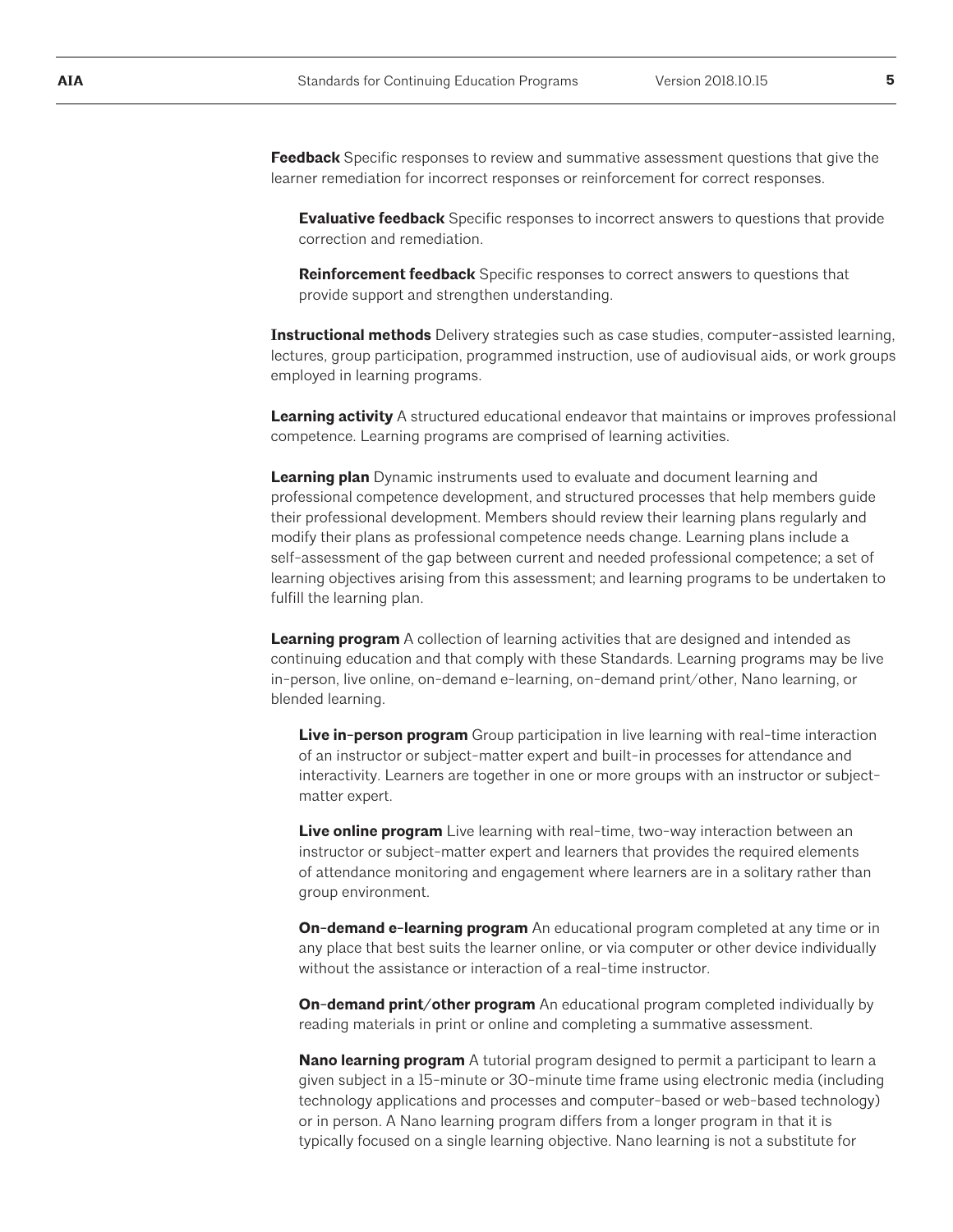comprehensive programs addressing complex issues but is typically highly targeted and needs-based. Nano learning programs are excellent for just-in-time tutorials.

**Blended learning program** An educational program incorporating multiple learning formats.

**Learning objectives** Intended accomplishments/goals that learners should realize upon completion of a learning activity. Learning objectives are useful to program developers in determining appropriate instructional methods and allocating time relating to the subjects.

**Learning outcomes** Results that learners have achieved and can reliably demonstrate at the end of a learning activity. In other words, learning outcomes identify what the learner knows and can do by the end of a learning activity.

**Learning Unit (LU)** Unit of measure for AIA Continuing Education Programs. One Learning Unit (LU) is equivalent to one hour of continuing education and participation in a learning program. Learning Units are categorized by type: HSW or Elective

**LU|HSW** Learning programs with at least 75 percent of the content intended to protect the health, safety, and welfare of the occupants of the built environment as defined below:

**Health** Those aspects of professional practice that improve the physical, emotional, and social well-being of occupants, users, and any others affected by buildings and sites.

**Safety** Those aspects of professional practice that protect occupants, users, and any others affected by buildings or sites from harm.

**Welfare** Those aspects of professional practice that enable equitable access, elevate the human experience, encourage social interaction, and benefit the environment.

**LU|Elective** Learning program topics related to the core competencies of the discipline or practice of architecture but not within the realm of health, safety, and welfare. Learning programs that address professional practice and other aspects of professional development within the field and practice of architecture are still valuable for continuing professional development and education.

**Pilot test** A method to determine the recommended AIA CES Learning Units (LUs) for on-demand programs that involves sampling of at least three individuals independent of the development team and at least one representative of the intended learners to measure the representative completion time for the program.

**Professional competence** Having requisite technical competence, professional skills, values, ethics, and attitudes to provide quality services, as defined by the technical and ethical standards of the profession. The expertise needed to undertake professional responsibilities and to serve the public interest. Jurisdictions may maintain a standard of professional competence required for licensure and renewal.

**Program knowledge level** The relative level of program knowledge covered by a learning program. AIA CES learning programs may be classified as Introductory, Intermediate, Advanced, or Update.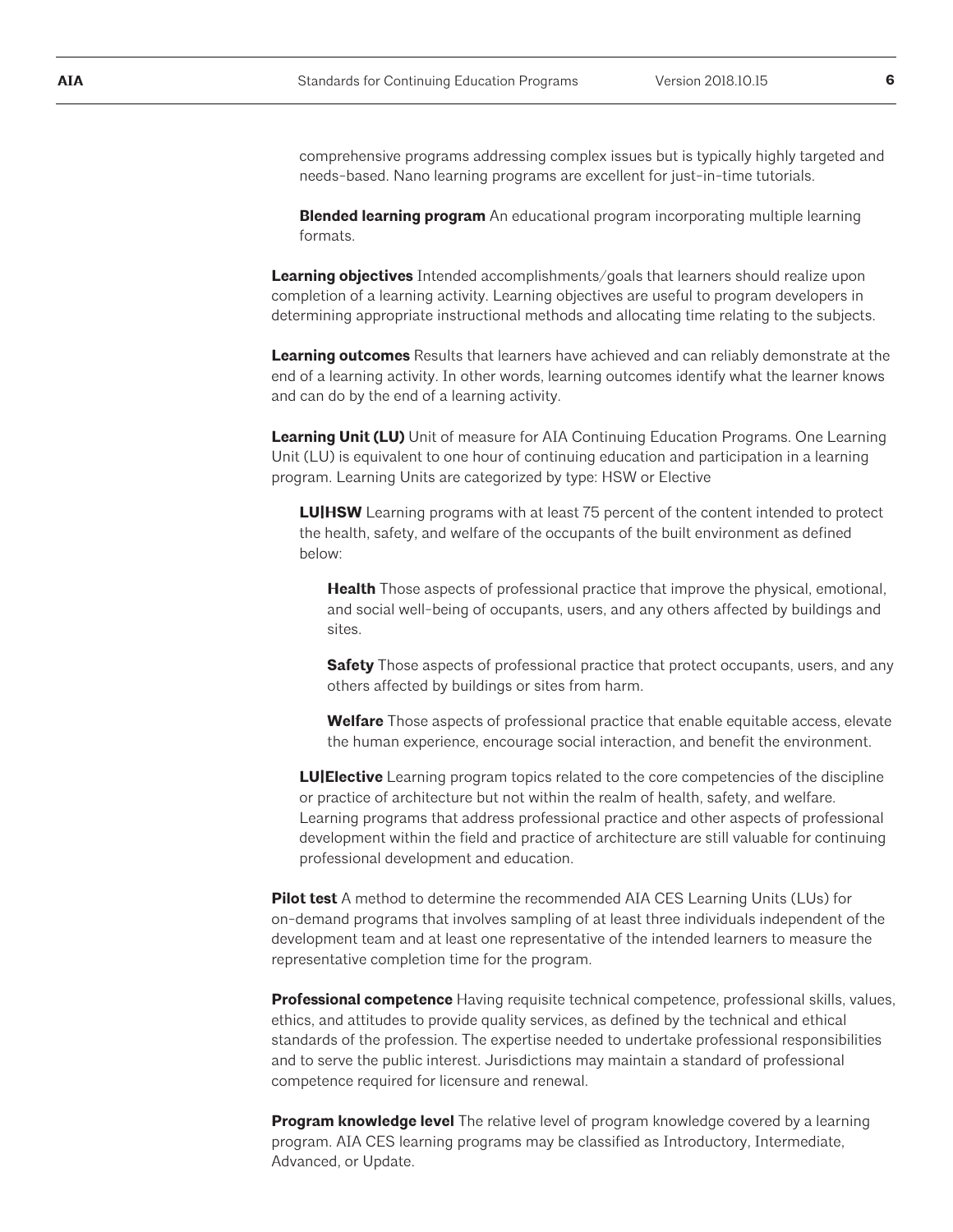**Introductory** Program knowledge level most beneficial to learners new to a knowledge area, skill, or attribute. No assumption is made that learners have a specific baseline knowledge.

**Intermediate** Program knowledge level that builds on an introductory program, most appropriate for learners with general knowledge about the topic. It is assumed that learners have at least a cursory understanding of the topic and may possess some direct experience.

**Advanced** Program knowledge level most useful for individuals with significant knowledge of the topic. This level focuses on the development of in-depth knowledge, a variety of skills, or a broader range of applications. At the advanced level, it is assumed that learners have extensive prior knowledge of the topic and have direct experience (where applicable).

**Update** Program knowledge level that provides a general review of new developments. This level is for learners with a background in the subject area who desire to keep current. Annual courses on building code changes, for instance, would be update courses that assume learners understand the codes and are most interested, and where and how the codes have changed.

**Self-reported learning programs** Learning programs completed outside the AIA CES program that may include courses from government agencies, colleges, universities, providers outside the AIA CES provider network, and self-directed activities. These programs are submitted to AIA CES for review and approval for credit (typically LU|Elective only).

**Session** A distinct offering of a learning program. All learning programs will have at least one session. Each time a learning program is offered, a new session must be registered.

**Social learning** Learning from one's peers in a community of practice through observation, modeling, and application.

**Tutorial** A method of transferring knowledge that is more interactive and specific than a book, lecture, or article. A tutorial seeks to teach by example and supply the information to complete a certain task.

**Word count formula** A method that uses a formula to determine the recommended Learning Units (LUs) for programs by calculating LUs based on word count of learning material, number of questions and exercises, and duration of audio and video segments.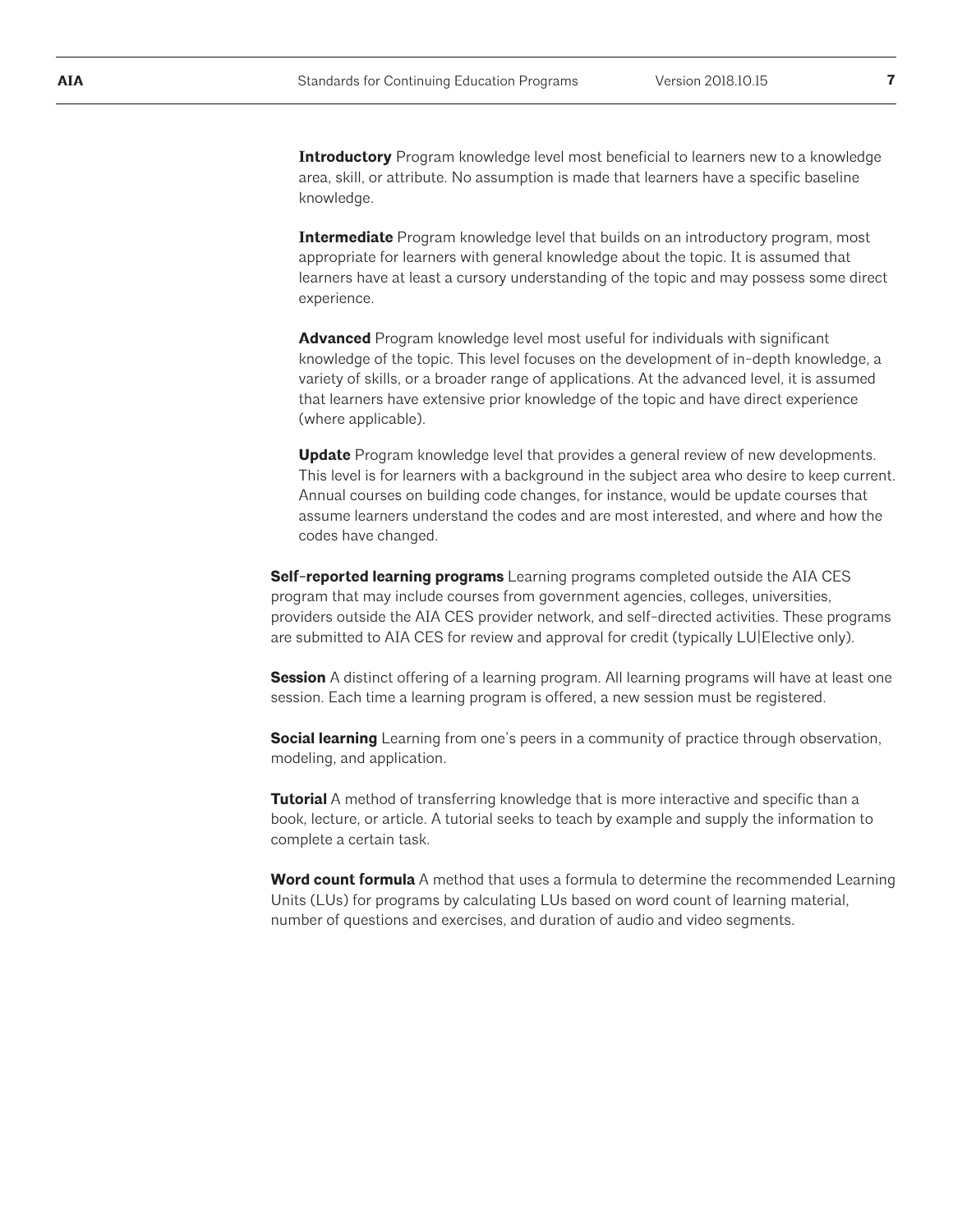## **General guidelines for AIA members**

The requirements and standards for AIA member continuing education are established by the AIA Bylaws and Rules of the Board as well as administrative policy.

#### **Professional competence**

All AIA members should participate in learning activities that maintain and/or improve their professional competence and the profession of architecture in general.

Selection of learning programs should be a thoughtful, reflective process addressing the individual member's current and future professional plans, current knowledge and skill level, and desired or needed additional competence to meet future opportunities and professional responsibilities. To help guide their professional development, members may find it useful to develop a learning plan.

While AIA and many jurisdictions have set mandatory continuing education requirements, the objective of continuing education should be maintenance and enhancement of professional competence, not attainment of credits.

A member's fields of employment do not limit the need for continuing education. Members performing professional services need to have a broad range of professional competence. Thus, the concept of professional competence may be interpreted broadly. Accordingly, acceptable AIA continuing education encompasses programs contributing to the development and maintenance of professional skills and is approved in two categories: HSW and Elective.

#### **Continuing education compliance**

AIA members are responsible for compliance with all applicable AIA continuing education requirements as well as requirements, rules, and regulations of state licensing bodies, other government entities, membership associations, and other professional organizations or bodies.

Some licensing jurisdictions require specific types of continuing education (accessibility, sustainable design, state building codes, ethics, etc.) not tracked by AIA CES. Members should contact each appropriate entity to which they report to determine its specific requirements or any exceptions that body may have to these Standards.

iThe terms "should" and "must" are intended to convey specific meanings within the context of these Standards. The term "must" is<br>used in the Standards and applies to AIA members and AIA Continuing Education System (CES) not permitted any departure from those specific standards. The term "should" is used in the Standards and is intended to convey that members and AIA CES Providers are encouraged to follow such standards as written. The term "may" is used in the Standards and is intended to convey that members and AIA CES Providers are permitted to follow such standards as written.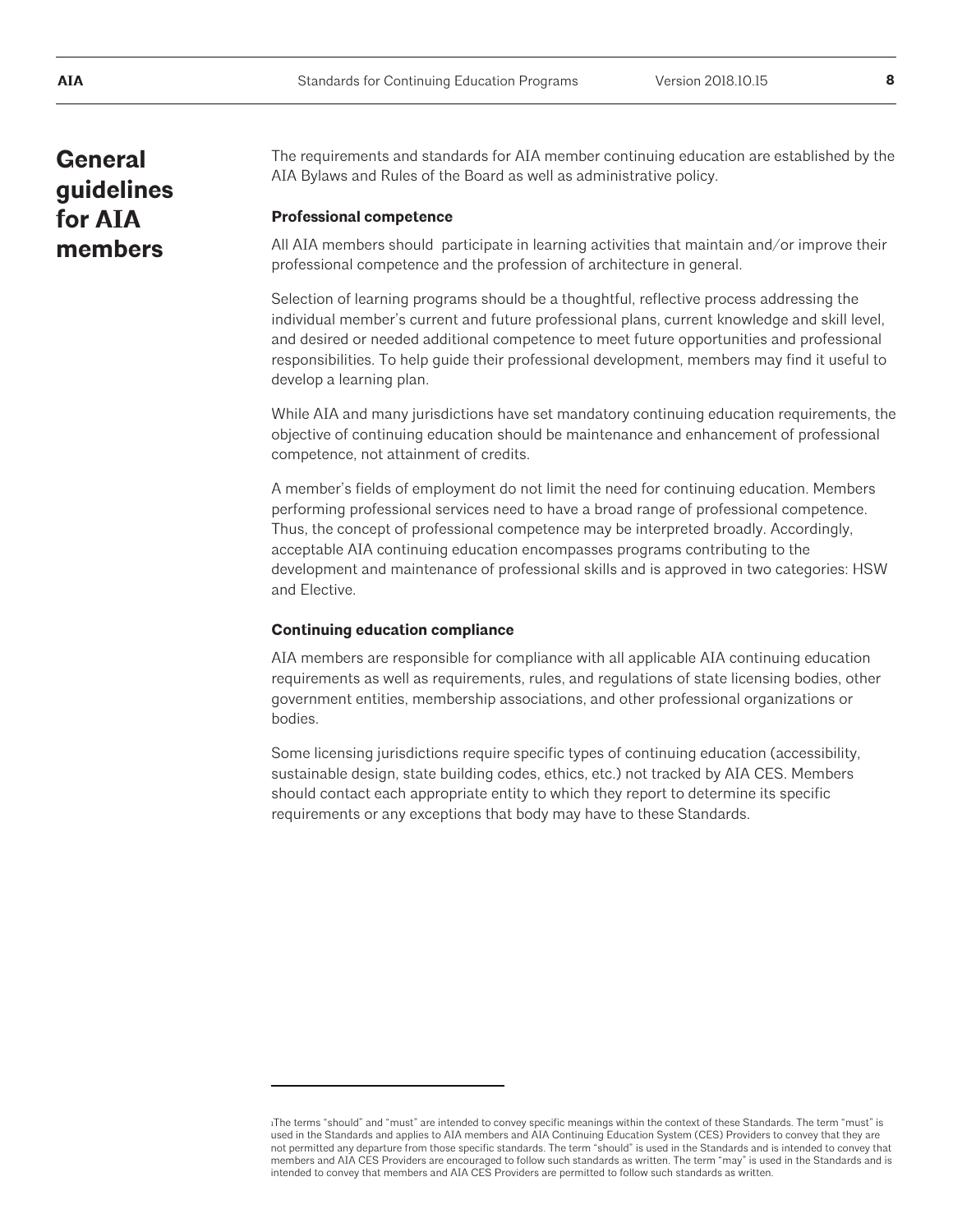| Minimum AIA continuing education requirements        |                                 |  |  |  |  |
|------------------------------------------------------|---------------------------------|--|--|--|--|
| Total Learning Units (LUs)<br>(LU HSW + LU Elective) | <b>LUIHSW</b>                   |  |  |  |  |
| 18                                                   | 12                              |  |  |  |  |
| 12 (2019)<br>18 (2020 and after)                     | 8 (2019)<br>12 (2020 and after) |  |  |  |  |
|                                                      |                                 |  |  |  |  |
| Recommended, but not required                        |                                 |  |  |  |  |
| 1 LU (either HSW or Elective)                        |                                 |  |  |  |  |
|                                                      | Recommended, but not required   |  |  |  |  |

AIA members are not required to meet AIA continuing education requirements until their first full year as a member. Credits earned during a member's partial first year are not credited to the following year.

#### **Continuing education record documentation**

While the AIA CES transcript is AIA's official member education record, some jurisdictions may not accept the AIA CES transcript alone; members should retain appropriate documentation of their participation in learning programs, especially for requirements not tracked by AIA CES. Members should contact each appropriate entity to which they report to determine its specific requirements for documentation and reporting.

Participants should document their claims of continuing education credit. In the absence of legal or other requirements, a reasonable policy is to retain documentation for a minimum of six (6) years from the end of the year in which the learning programs were completed. The AIA continuing education transcript will maintain a record of continuing education attendance and credits for as long as an individual remains an active AIA member in good standing.

Examples of acceptable evidence of completion include the following:

- AIA CES transcript
- A certificate or other verification supplied by the learning program provider
- For a college or university course that is successfully completed for credit, a record or transcript of the grade the learner received
- For college or university noncredit courses, a certificate of attendance issued by a representative of the university or college

Generally, a printed program agenda, program marketing materials, or an event program are considered insufficient evidence of participation in that program.

#### **Reporting continuing education credits**

Members who complete learning programs that maintain or improve their professional competence must claim no more than the continuing education credits approved by AIA CES for the program. Applicable Learning Units (LUs) will automatically be determined and recorded on the AIA CES transcript for AIA members and on learning program completion certificates (when requested) for AIA-approved programs.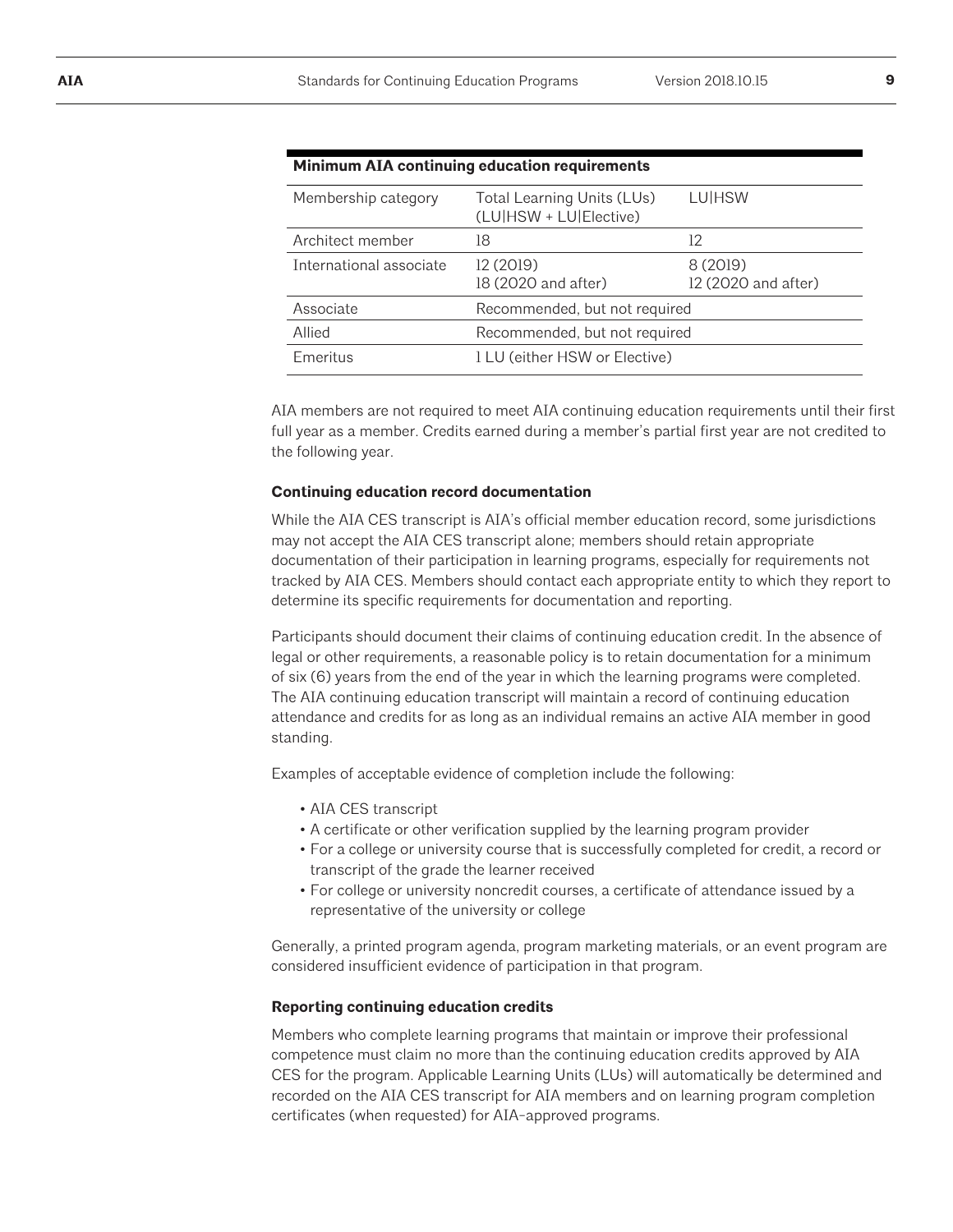Members may participate in a variety of learning programs. Although continuing education credits are determined by the AIA CES Provider and AIA at the time a course is approved, members must claim credit only for activities through which they maintained or improved their professional competence. Members who participate in only part of a program cannot claim any credit for the program. Full attendance is required. Members may repeat the same course, but no additional credit will be granted or recorded.

#### **Self-reporting**

Members may participate in structured and self-directed learning programs outside the AIA CES Provider network that will not automatically be reported to AIA CES by a provider. These programs may be self-reported by the member for review and approval by AIA CES. Members shall not self-report learning programs offered by AIA CES Providers. If a provider is delinquent in reporting attendance or attendance is missing from a member transcript, members should contact the AIA CES Provider and/or AIA CES Support.

In general, self-reported activities will be approved only for LU|Elective credit because there is no prior review by AIA CES course reviewers nor is the provider held accountable for meeting AIA's standards for Heath, Safety, and Welfare (HSW) credit. However, programs offered by a government agency (including registration boards) or credit courses completed at a NAAB-accredited college or university may be submitted for LU|HSW consideration. Self-reported activities must be educational activities that cover knowledge that can be applied toward the member's practice of architecture. To determine which activities qualify for self-reporting, the following questions should all have an affirmative response:

- Is this learning activity directly applicable to the field of architecture?
- Is this activity intended to be educational?
- Is new knowledge acquired from or shared with others?
- Can this new knowledge be applied to the member's practice?

Community outreach and engagement including serving on boards and commissions may be self-reported but will qualify only for LU|Elective credits. Self-directed learning activities (research projects, self-guided tours, etc.) may also be submitted but must include a detailed statement that explains the educational value and outcomes of the exercise.

Members self-reporting learning activities must submit:

- Date(s) of the learning activity
- Title of the activity
- Length of the activity (in hours)
- Description of the activity
- Learning statement that describes the educational value of the activity

For learning activities offered by a government agency where LU|HSW credit is sought, members must submit:

- All the above plus an outline of the course (that includes content covered in the program) provided by the agency conducting the course
- Certificate of completion showing the agency conducting the course and successful completion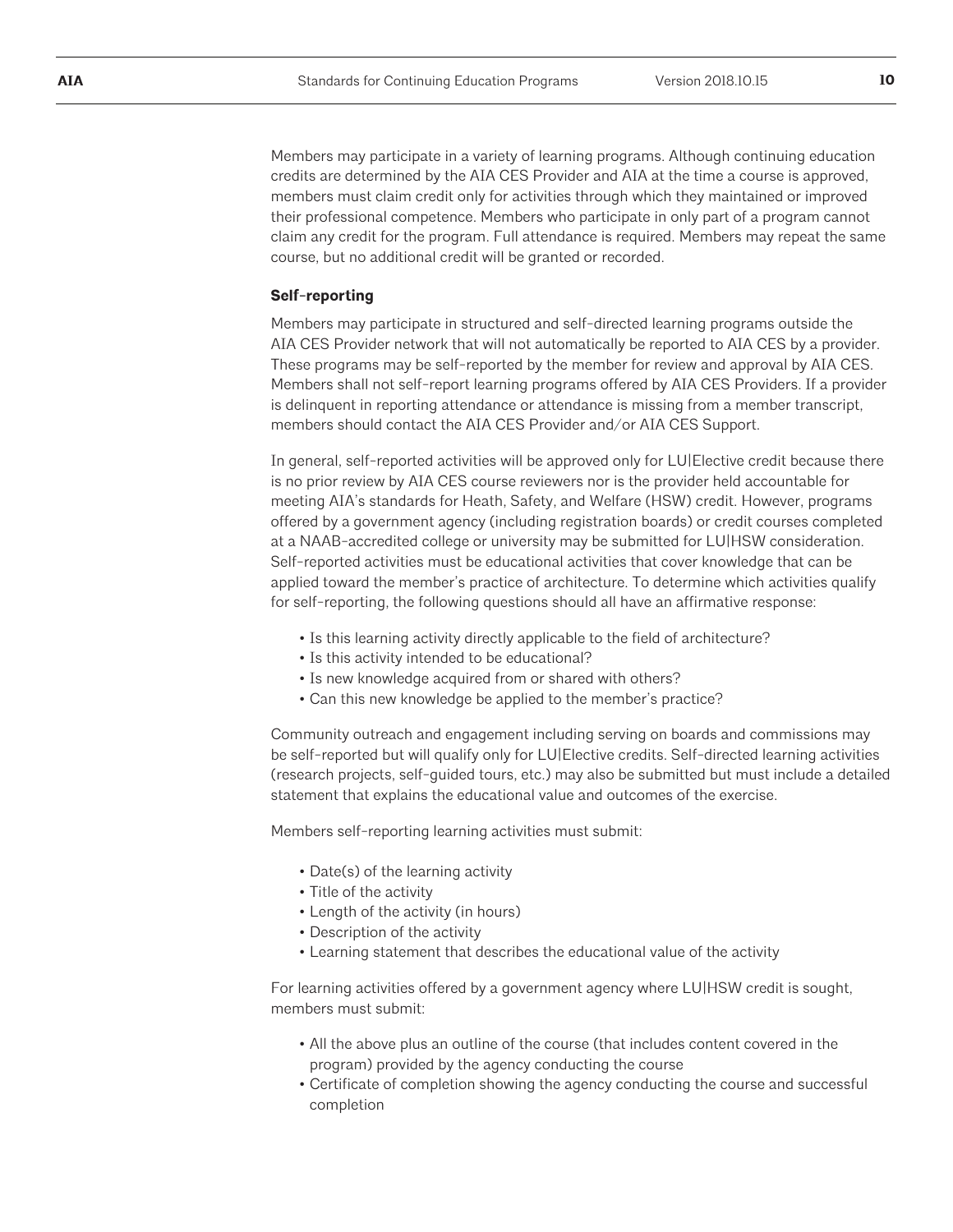For credit courses from a NAAB-accredited college or university where LU|HSW credit is sought, members must submit:

- All the above plus the published course description from the college or university course catalog or website
- Course syllabus
- Proof of successful completion with a passing grade

For college or university credit courses that meet these standards, each unit of college credit shall be awarded the following LUs:

- Semester system: 15 LUs
- Quarter system: 10 LUs

All self-reported learning activity submissions are reviewed by AIA CES for final determination as to the number of units and type of credit (if any) awarded and recorded on the member's AIA CES transcript. These requirements apply to AIA recognition of structured and unstructured learning outside of the AIA CES Provider program. Acceptance of selfreported activities by individual jurisdictions is subject to their rules and policies. Not all selfreported credits awarded by AIA CES may be acceptable in every jurisdiction.

#### **Carryover credit**

If a member completes more than the minimum required continuing education credits in a calendar year, those credits over and above the minimum may be applied to the following year, but only if the member does not meet the continuing education requirement the following year. Carryover credit is applied at the end of the year only if there is a deficiency and only up to the number of credits needed to fill any gap. Carryover credits may be applied from only the immediately preceding year.

#### **Member audits**

Each year AIA CES audits a percentage of the eligible membership for compliance with AIA continuing education requirements. Members who fail to meet the requirements for the audited year are notified and given a grace period to make up any deficiencies in continuing education hours. Members who do not earn enough credits by the end of the grace period will not be allowed to renew their AIA membership and will have their membership terminated. Terminated members may apply for reinstatement according to the process outlined in the Bylaws and Rules of the Board.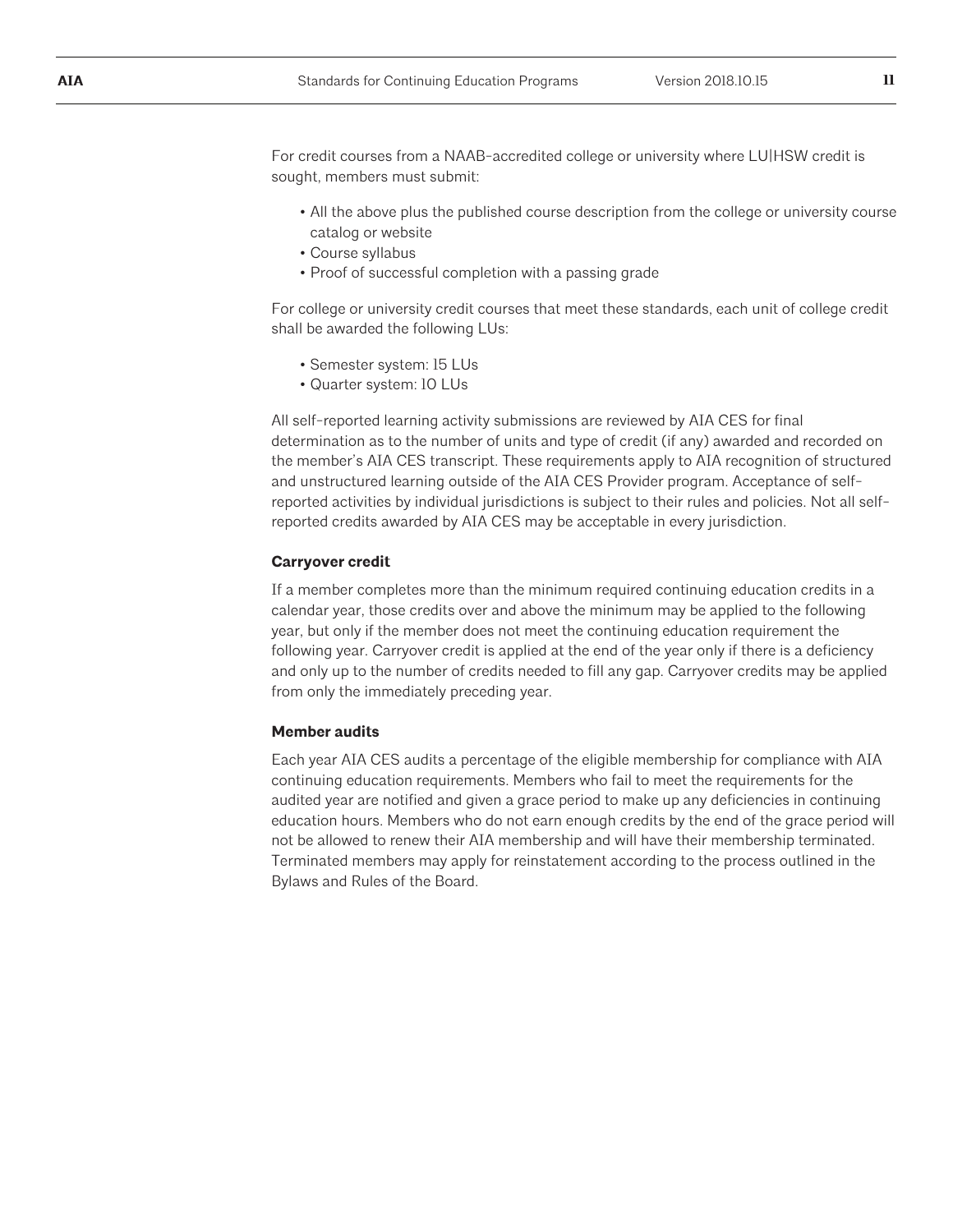## **Standards for AIA Continuing Education Services (CES) Providers**

The AIA CES program and network of continuing education providers sets the bar for continuing education for architects. In addition to meeting AIA continuing education requirements for membership, AIA-approved courses are accepted to meet mandatory continuing education requirements for most jurisdictions in the United States as well as many other countries. The trust in the excellence of the program is built on meaningful, measurable, and memorable high-quality continuing education offerings. These Standards reinforce AIA's dedication to promoting and providing high-quality continuing education to support AIA members and others in the profession. AIA CES Providers are expected to comply with the letter and spirit of the Standards and are held accountable to the Standards through periodic review, provider audits, and other programs.

## **General Standards**

#### **Standard 1. Compliance with standards and requirements**

AIA CES Providers must comply with all applicable AIA CES standards contained herein and published by AIA CES. AIA CES Providers failing to comply with all applicable AIA CES standards may be audited for compliance and may have their AIA CES Provider status suspended or revoked for violations.

#### *S1-01. Continuing education requirements of licensing/registration bodies and others*

AIA CES Providers may have to meet specific continuing education requirements of state licensing and registration bodies, other governmental entities, membership associations, and other professional organizations or bodies in addition to the Standards. Professional guidance for AIA CES Providers is available from AIA CES while jurisdiction-specific guidance is available from the respective jurisdictions' registration or licensing boards. AIA CES Providers should contact the appropriate entity to determine specific requirements outside the purview of the AIA CES Program.

#### *S1-02. Prior review and approval of all AIA CES learning programs*

All AIA CES learning programs must be reviewed and approved by AIA CES prior to being delivered for AIA continuing education credit. Programs must be submitted for review no fewer than 10 business days² before a scheduled program or session. AIA CES review typically takes 3–7 business days. Incomplete submissions or programs requiring additional information may take longer. Prior review and approval is required to ensure a learning program is eligible for AIA CES credit and meets applicable AIA CES standards. Learning programs must not be advertised as eligible for AIA CES credit until the learning program has been approved. Learning programs may, however, be advertised as "submitted for AIA CES approval" without any reference to the number of Learning Units (LUs) and type of AIA CES credit (HSW or Elective) to be awarded while a learning program is under review.

²Business days include normal working days (typically Monday through Friday) for AIA CES staff and do not include holidays or other times AIA offices are not open for normal business.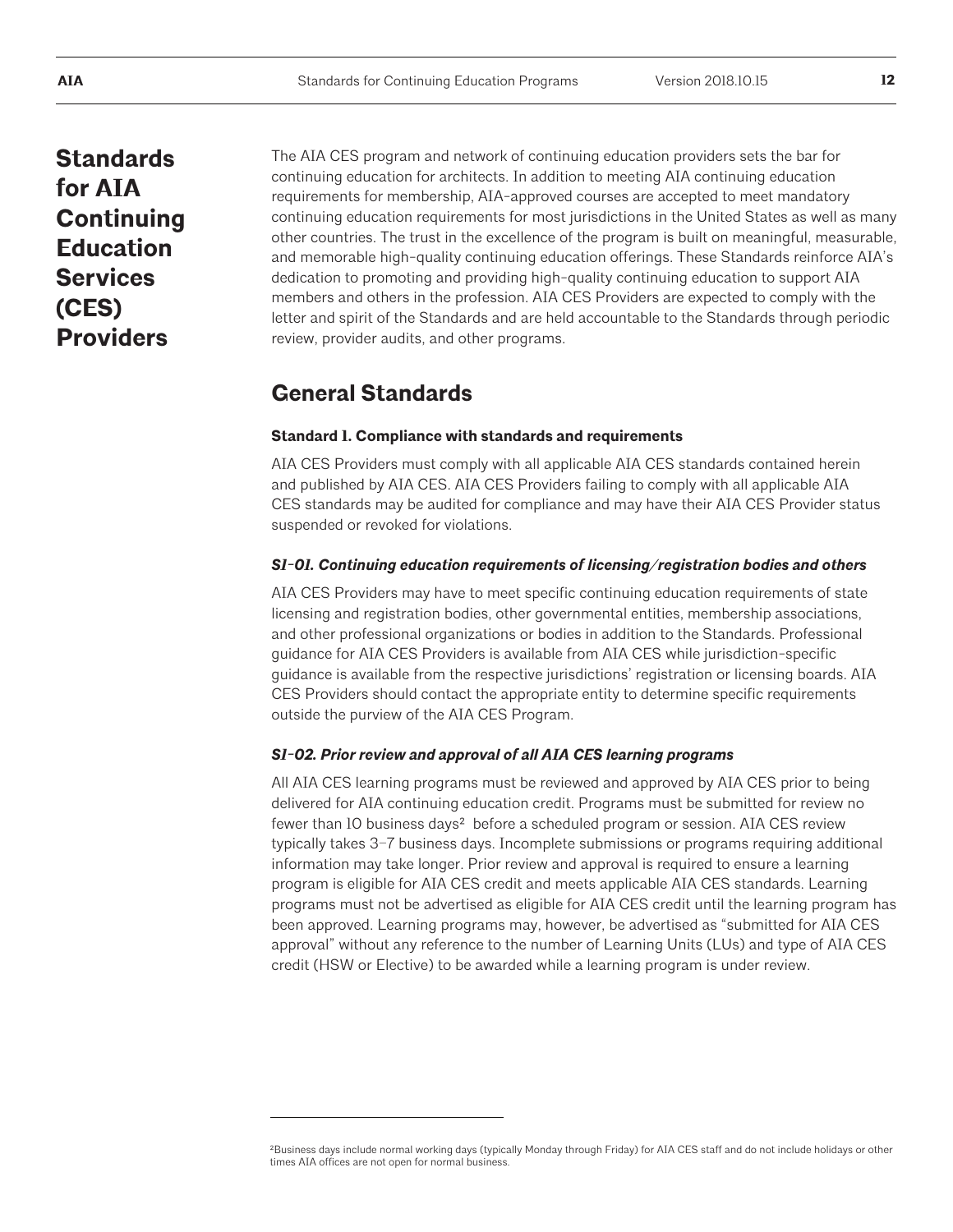#### *S1-03. Learning program approval term and expiration*

Any learning program approved for AIA Learning Units (LUs) may award LUs for the approved program for up to three (3) years from the date of approval so long as the AIA CES Provider is in good standing and the learning program materials are still accurate and germane. Learning programs must be resubmitted for review as a new course to be offered for credit after expiration and will not have expiration dates extended.

#### *S1-04. AIA CES Provider audits*

At their discretion, AIA CES staff may initiate an audit of any AIA CES Provider for adherence to these Standards and other AIA CES program requirements. Outcomes of an audit may include suspension of an individual learning program or collection of programs, suspension or barring of an instructor/facilitator from leading learning programs, and/or suspension or revocation of AIA CES Provider status. At their discretion, AIA CES staff may initiate an audit of any AIA CES Provider for adherence to these Standards and other AIA CES program requirements. Outcomes of an audit may include suspension of an individual learning program or collection of programs, suspension or barring of an instructor/facilitator from leading learning programs, and/or suspension or revocation of AIA CES Provider status. Suspension of a learning program, instructor/facilitator, or AIA CES Provider shall include remediation steps for restoration to good standing.

Suspended courses may not be offered or advertised for AIA CES credit while in suspended status. Suspended instructors/facilitators may not teach or facilitate any course for which they have been suspended. Suspended providers may not teach, advertise, or offer any courses for AIA CES credit while in suspended status.

Revocation of AIA CES Provider status forfeits all fees paid and bars an organization from being an AIA CES Provider for a period of not less than two (2) years. AIA CES audit findings and determinations may be appealed to the AIA Continuing Education Committee (CE Committee) for further review. The AIA CE Committee's decisions are final.

### **Standard 2. Eligibility to award AIA CES credit**

AIA continuing education credit may only be awarded by authorized AIA CES Providers in good standing or through self-reported learning programs subject to AIA CES review and approval.

#### *S2-01. AIA CES provider subscriptions*

Approved providers must have an active AIA CES Provider subscription. Subscriptions must be renewed annually and typically expire on December 31. Providers will be granted a 15 day grace period after their subscription expires to report member attendance earned prior to the subscription expiration. Providers must have the appropriate subscription for their organization and learning program delivery type. Subscriptions are non-transferable.

#### *S2-02. Learning program registration*

All learning programs carrying AIA CES Learning Units (LUs) must be registered with and approved by AIA CES prior to being delivered for AIA CES credit (except pilot tests [Standard 19-01] which will be awarded LUs post-approval). For live courses and Nano learning delivered live, each delivery session should be registered with AIA CES prior to learning program session delivery.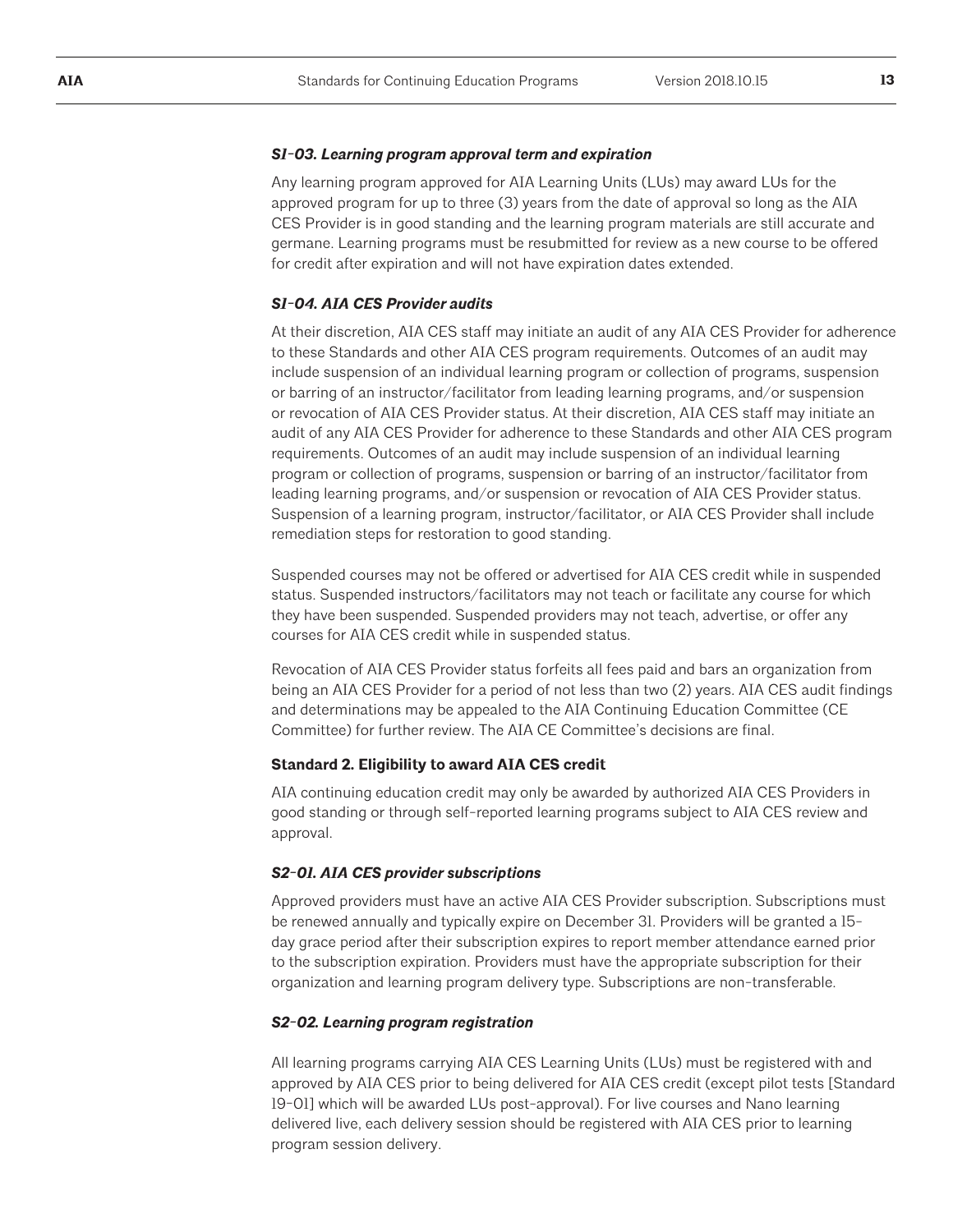## **Standards for AIA Continuing Education Program development**

#### **Standard 3. Learning objectives and outcomes**

AIA CES learning programs must be based on relevant, well-formed learning objectives and outcomes that clearly articulate the professional competence that should be achieved by learners.

#### *S3-01. Program knowledge level*

Learning programs for the benefit of architects and design professionals must specify knowledge level, content, and learning objectives so that potential participants can determine if the learning outcomes are appropriate to their professional development needs. Knowledge levels consist of introductory, intermediate, advanced, and update.

#### *S3-02. Well-formed learning objectives and outcomes*

Learning objectives and outcomes must be developed consistent with sound learning theory and must accurately reflect the outcomes of the learning program. Effective learning objectives use action verbs to describe what learners should be able to do by the end of the program. Learning objectives typically have three parts:

- Behavior: What participants will be able to do upon successful completion of the learning program
- Condition: The condition under which the participant will be able to perform the behavior
- Criteria: The evaluation metric that will determine how well the behavior is performed under the correct conditions

All learning program must have at least four (4) learning objectives (except Nano learning programs which must have at least one [1] learning objective).

#### **Standard 4. Prerequisites, prior knowledge, and advanced preparation**

AIA CES Providers must develop and execute learning programs in a manner consistent with the prerequisite education, experience, and advance preparation of learners.

#### *S4-01. Prerequisite education and experience*

AIA CES Providers should make every attempt to equate learning program content and level with the backgrounds of intended participants. All learning programs identified as intermediate, advanced, or update must clearly identify prerequisite education, experience, and/or advance preparation in precise language so that learners can determine if they qualify for the program. While learning programs with a knowledge level of "introductory" typically do not have any prerequisite education, experience, or advance preparation requirements, when such requirements exist they should be clearly stated; otherwise, state "none" in program announcements, marketing, and/or descriptive materials.

#### **Standard 5. Learning program currency and accuracy**

Programs, activities, materials, and delivery systems must be current, factual, technically accurate, and effectively designed.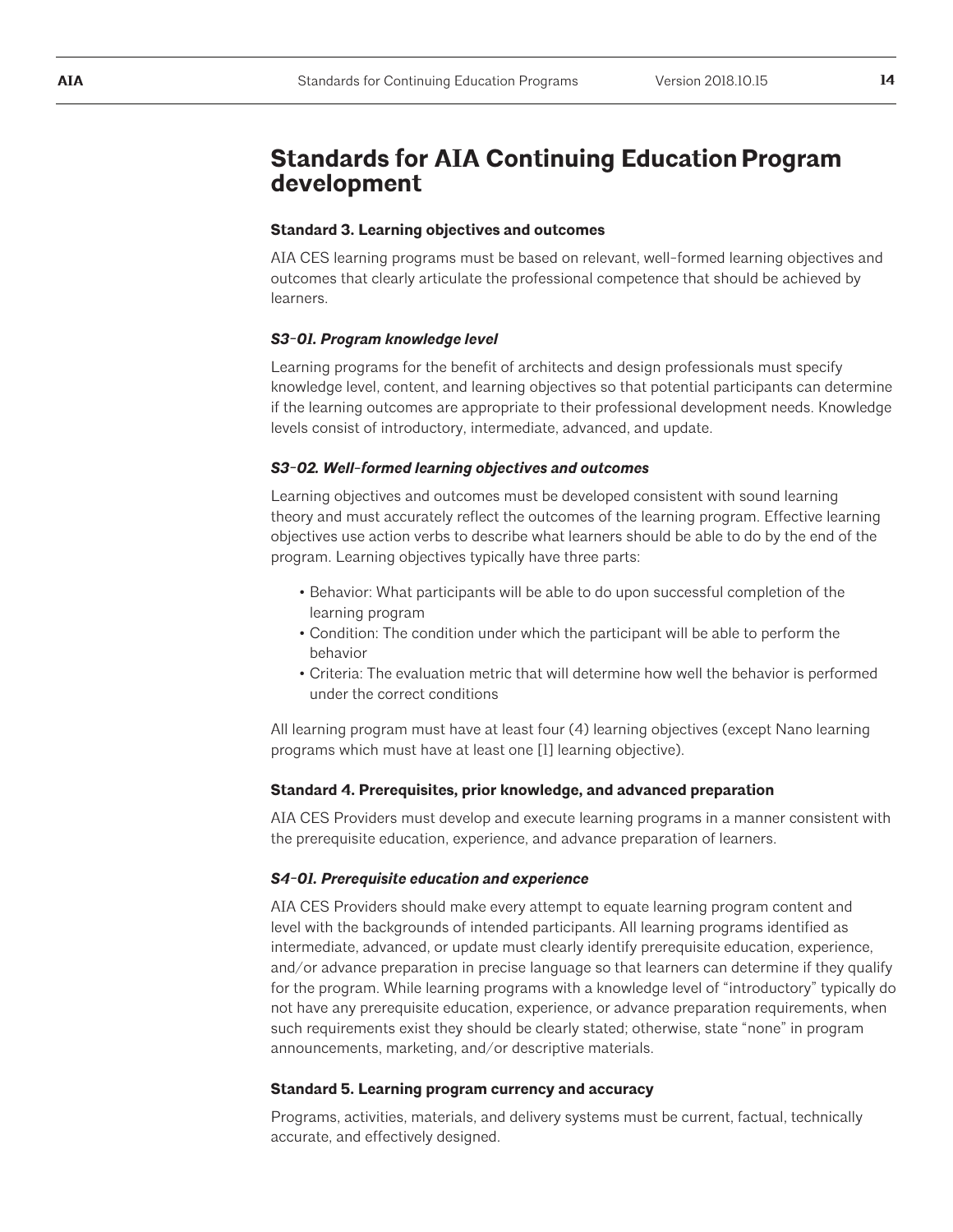#### *S5-01. Publication, revision, and review dates*

Learning program documentation must contain the most recent publication, revision, or review date. Programs must be revised as soon as feasible following changes to relative codes, laws, rulings, decisions, interpretations, etc. Learning programs must be reviewed at least every three (3) years. Learning program documentation must include a record of reviews and any subsequent changes.

#### *S5-02. Learning program revision and retirement*

If a learning program needs to be revised significantly, the existing learning program must be retired with a replacement learning program submitted for AIA CES review and approval. What constitutes "significant" will be at the discretion of the AIA CES Provider. As a guide, if more than 10–20 percent of the learning program content is revised, a new learning program should be considered.

#### *S5-03. Developed by a subject-matter expert*

Learning programs must be developed by individuals or teams having demonstrated and verifiable expertise in the subject matter. Expertise may be demonstrated through practical experience and/or education. When appropriate, an architect should be consulted in the development of AIA CES learning programs.

#### *S5-04. Developed according to sound adult learning theory*

Learning programs must be developed according to accepted and sound adult learning theory. AIA CES Providers are encouraged to stay current on emerging trends and best practices in adult education and, to the extent possible, develop learning programs with these principles and practices in mind. AIA CES can provide references and resources on best practices and emerging trends, but providers are also expected to maintain their own resources and tools.

#### *S5-05. Materials support instruction*

Materials used in or offered as supplements to learning programs must support the program's instruction and desired learning outcomes. These materials may include (but are not limited to):

- Slide decks
- Handouts
- Publications
- Models
- Videos
- Simulations
- Online resources

When other materials are incorporated into the learning program, they must contribute directly to the program. The use of publications and reference materials in learning programs as supplements to the instructional materials is encouraged. While reference materials may be included in program materials, they should not be used in calculating learning program credit.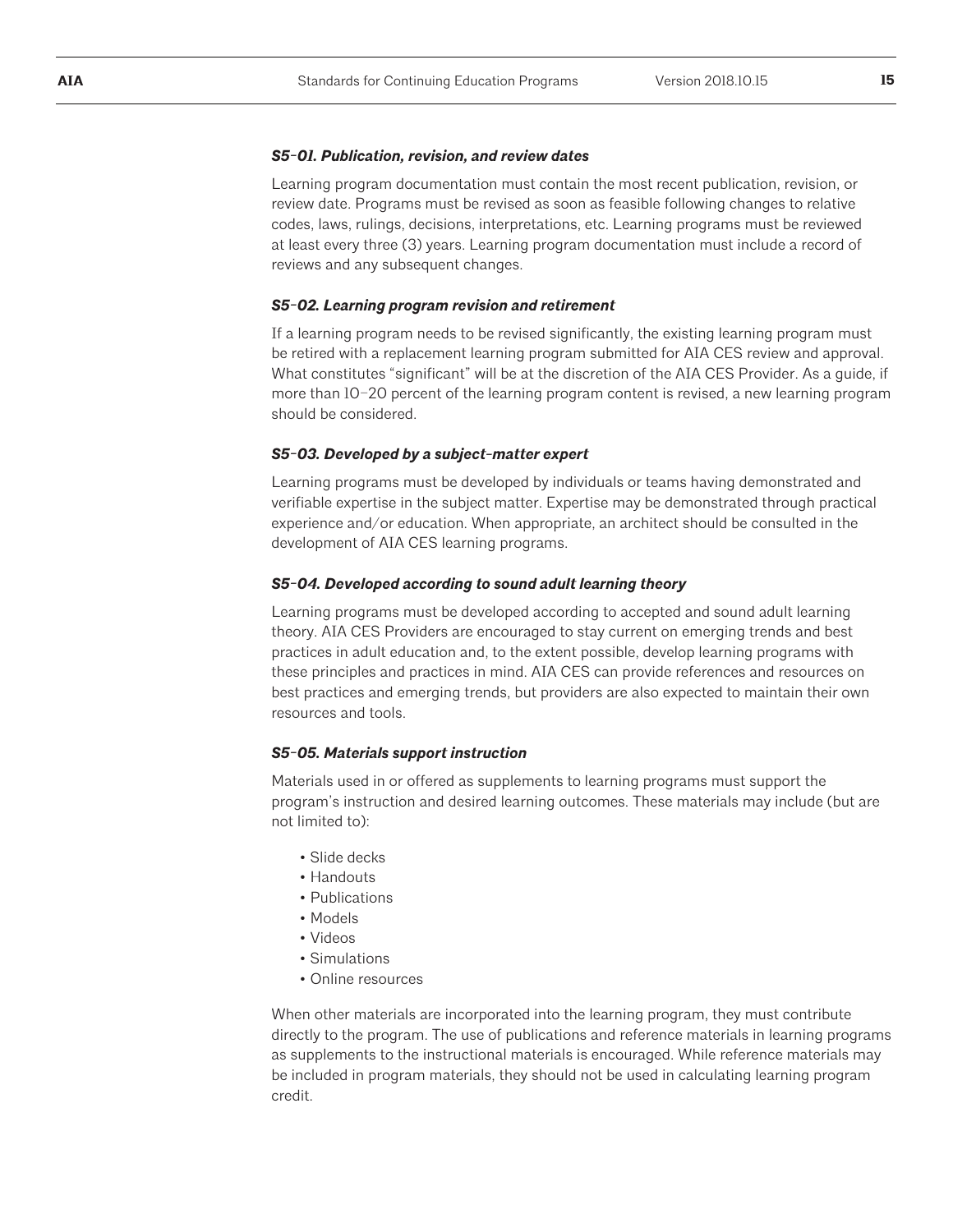Materials must not include:

- Marketing or other promotional materials
- Materials that endorse specific products, brands, organizations, or individuals
- Materials that disparage specific products, brands, organizations, or individuals
- Materials that are misleading, false, or factually inaccurate

Hands-on demonstrations or illustrations may use a vendor's products or tools, but the intent of the demonstration, illustration, or exercise must support the program learning objectives and desired outcomes. Extreme care should be used to avoid demonstrations, illustrations, or exercises that appear to be more marketing and branding than education. When in doubt, AIA CES Providers may consult AIA CES staff for guidance. The use of materials (such as, but not limited to, videos, documents, software, or publications) owned by parties other than the AIA CES Provider may be done so only with the content owner's express permission. Learning programs should be focused on learning and professional development.

For courses dependent on specific software applications or tools, learners must be provided with a properly licensed working copy of any software or tools required for the learning program for the duration of the activity at no additional cost.

#### **Standard 6. Learning program review**

AIA CES Providers must ensure that learning programs are reviewed by qualified persons other than those who developed the programs to assure that the learning program is technically accurate, current, and addresses the stated learning objectives. Reviews must occur before the first presentation of these materials and again after each significant revision of the learning program.

#### *S6-01. Licensed architect participation*

AIA CES Providers should consult with at least one licensed architect (in good standing and holding an active license or the equivalent of an "active" license in a US jurisdiction) in the development or review of every program submitted for Health, Safety, and Welfare (HSW) credit and are encouraged to consult a licensed architect in Elective learning program development or review.

#### *S6-02. Course reviewer qualifications*

Individuals or teams qualified in the subject matter must review programs. When it is impractical for an AIA CES Provider to review certain programs in advance (such as lectures given only once), greater reliance should be placed on the recognized professional competence of the instructors or presenters. Review by a qualified subject-matter expert is still encouraged prior to submitting a learning program for AIA CES review.

#### *S6-03. Review responsibilities for purchased content*

AIA CES Providers may purchase course content or course development services from other entities and developers. The organization that submits the course for AIA review and approval, issues the certificate of completion under its name to the participants, and/or submits attendance records to the AIA is responsible for compliance with the Standards and other AIA CES requirements. The AIA CES Provider must independently review the content to ensure compliance with the Standards. The AIA CES Provider must maintain appropriate documentation regarding the credentials and experience of both the course author/ developer(s) and reviewer(s) as prescribed in Standards 5-03, 6-01, and 6-02.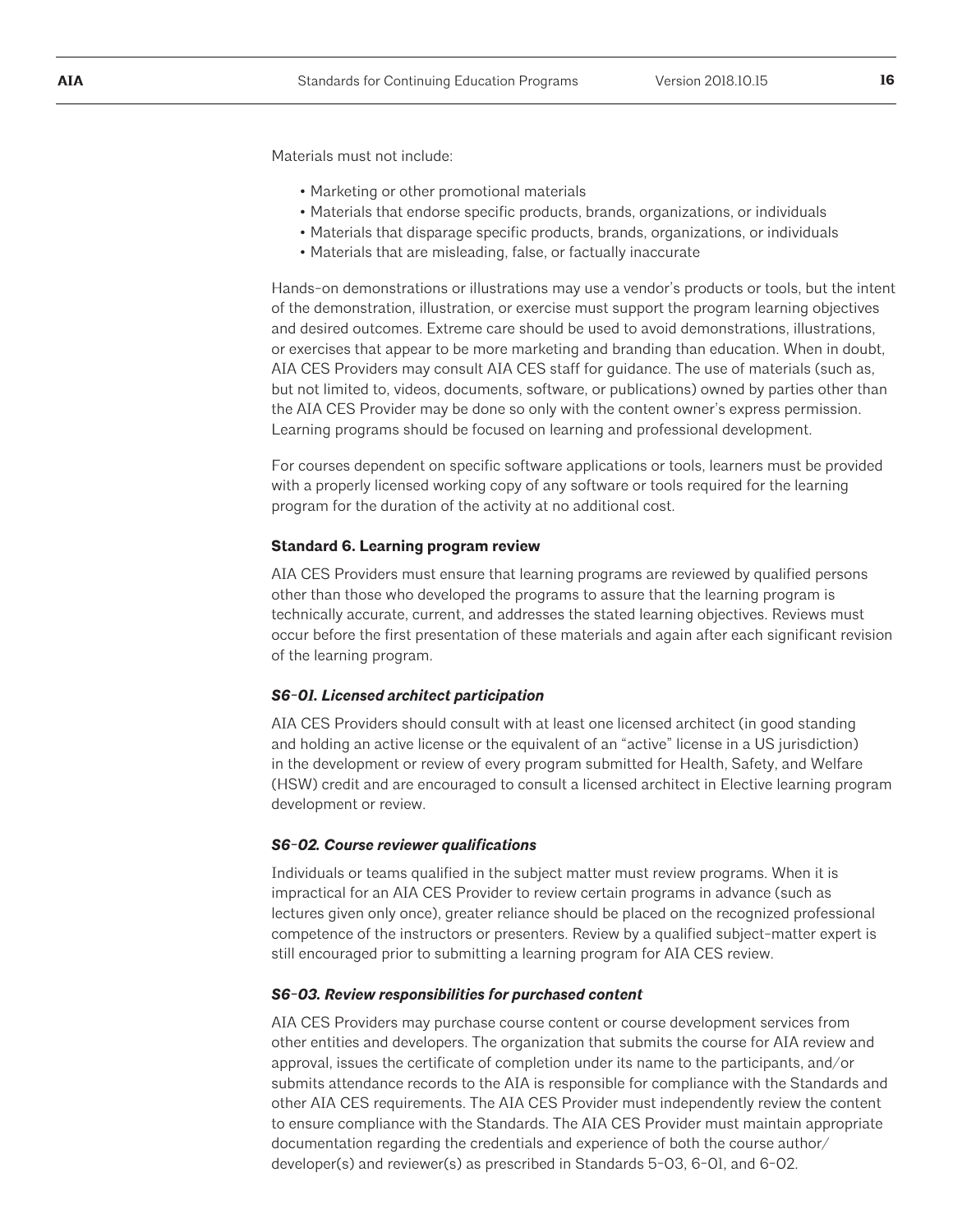#### *S6-04. Learning programs hosted by AIA CES Platform Providers*

AIA CES Platform Providers may host approved content developed and maintained by other AIA CES Providers. For hosted content, the entity providing subject-matter expertise and content must be a current AIA CES Provider. The content provider (not the content host) is responsible for submitting the course for review by AIA CES and will be the provider of record for the content of the course. The AIA CES Platform Provider is responsible for hosting the course, reporting attendance and successful completion of the course, and issuing course certificates (as requested). If the Platform Provider is also providing course content or other development services to the content provider, Standard S6-03 applies to the content developed by the Platform Provider.

#### **Standard 7. Learning programs must employ sound instructional methods**

Learning programs must employ instructional methods that clearly define learning objectives and outcomes, guide the learner through a program of learning, and include elements of engagement within the program at regular intervals.

#### *S7-01. Content*

Learning program content must be unbiased, evidence-based, and focused on developing knowledge. Learning programs are not sales or marketing events and must not promote or market products or services. Learning programs should contain only material relevant to the program learning objectives and desired outcomes during the instructional portion of the program (see Standard S5-05). When learning programs are offered in conjunction with other activities, the beginning and end of the instructional portion of the program must be clearly identified. At no time may marketing or other promotional materials be incorporated into the instructional portion of any program.

#### *S7-02. Expiration date*

Learning program documentation must include an expiration date (the time by which the participant must complete the learning program, including any summative assessment). Learning programs must be completed before that learning program's AIA CES approval has expired.

#### **Standard 8. Live learning programs**

Live in-person and online learning programs are determined by how the learner participates, not the technology used. When learners are present in groups, the program is considered a live in-person program regardless of the technology used to deliver the course. In-person examples include (but are not limited to):

- Classroom setting with an instructor or facilitator present (traditional face-to-face sessions)
- Participation in a group setting calling in to a teleconference (for example, a group gathered together in a conference room or classroom to participate in a program via phone or video)
- Participation in a group setting watching a rebroadcast of a program with a real-time subject-matter expert facilitator present (for example, a group gathered together in a conference room or classroom to view a pre-recorded session and participate in a facilitated discussion during or after the pre-recorded content)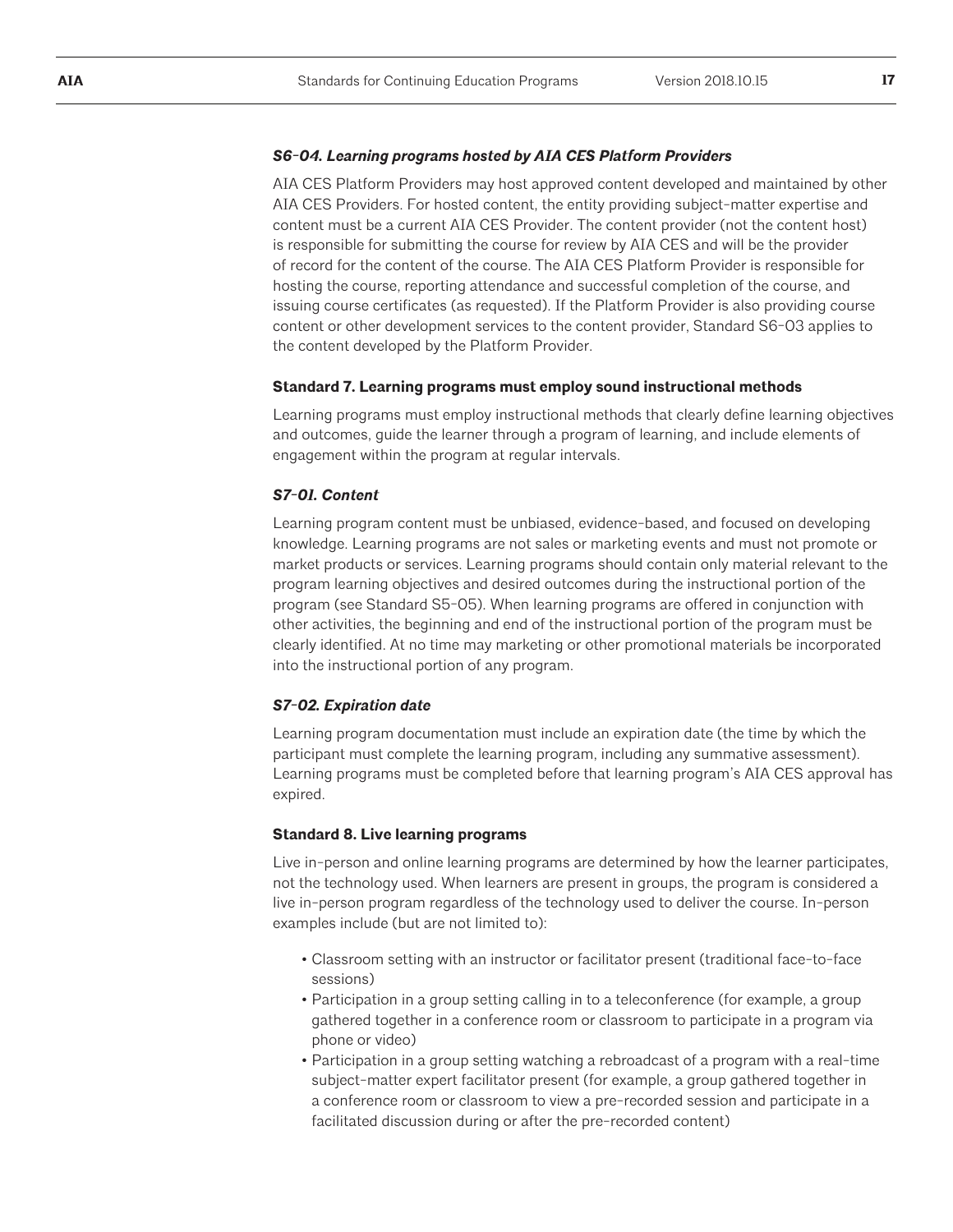When learners participate individually with little or no interaction with other learners in the program, the program is considered a live online program. Live online program examples include (but are not limited to):

- Teleconferences in which learners each call in individually (most learners use their own phones, and there is little direct interaction between learners)
- Webinars in which learners are not in a group setting and log in to the event individually (most learners log in to the webinar from their own computer, and there is little direct interaction between participants)

#### *S8-01. Real-time instructor during program presentation*

Live activities must have a real-time instructor while the program is being presented. Learners must be able to interact with the instructor while the program is in progress (including the opportunity to ask questions and receive answers during the presentation). If a live program is recorded for future presentation, it will be considered as a separate ondemand e-learning program when presented without an instructor or facilitator present.

#### *S8-02. Required elements of engagement*

Live learning programs must include at least one element of engagement related to program content for each Learning Unit (LU) to be awarded. Examples of engagement include (but are not limited to):

- Group discussion (including question and answer session)
- Polling questions
- Instructor-posed questions with time for learner reflection and response
- Use of a case study with different engagement elements throughout the program

#### *S8-03. No real-time instructor during recorded program presentation*

A live program that is recorded for future presentation that does not include a real-time subject-matter facilitator is no longer a live program and will be classified as an on-demand e-learning program submitted for review as a new learning program. LUs for a recorded program not facilitated by a real-time subject-matter facilitator will be equal to the LUs awarded to the original presentation (when presented without editing or additional content added), or it may be determined by either of the two on-demand credit determination methodologies described in Standard 19.

#### **Standard 9. On-demand e-learning programs**

On-demand e-learning programs must use instructional methods that clearly define learning objectives, guide the participant through a program of learning, and provide evidence of a learner's satisfactory completion of the program.

#### *S9-01. Learner guidance*

On-demand e-learning programs must provide a navigable structure and must test for understanding of the material with appropriate feedback provided.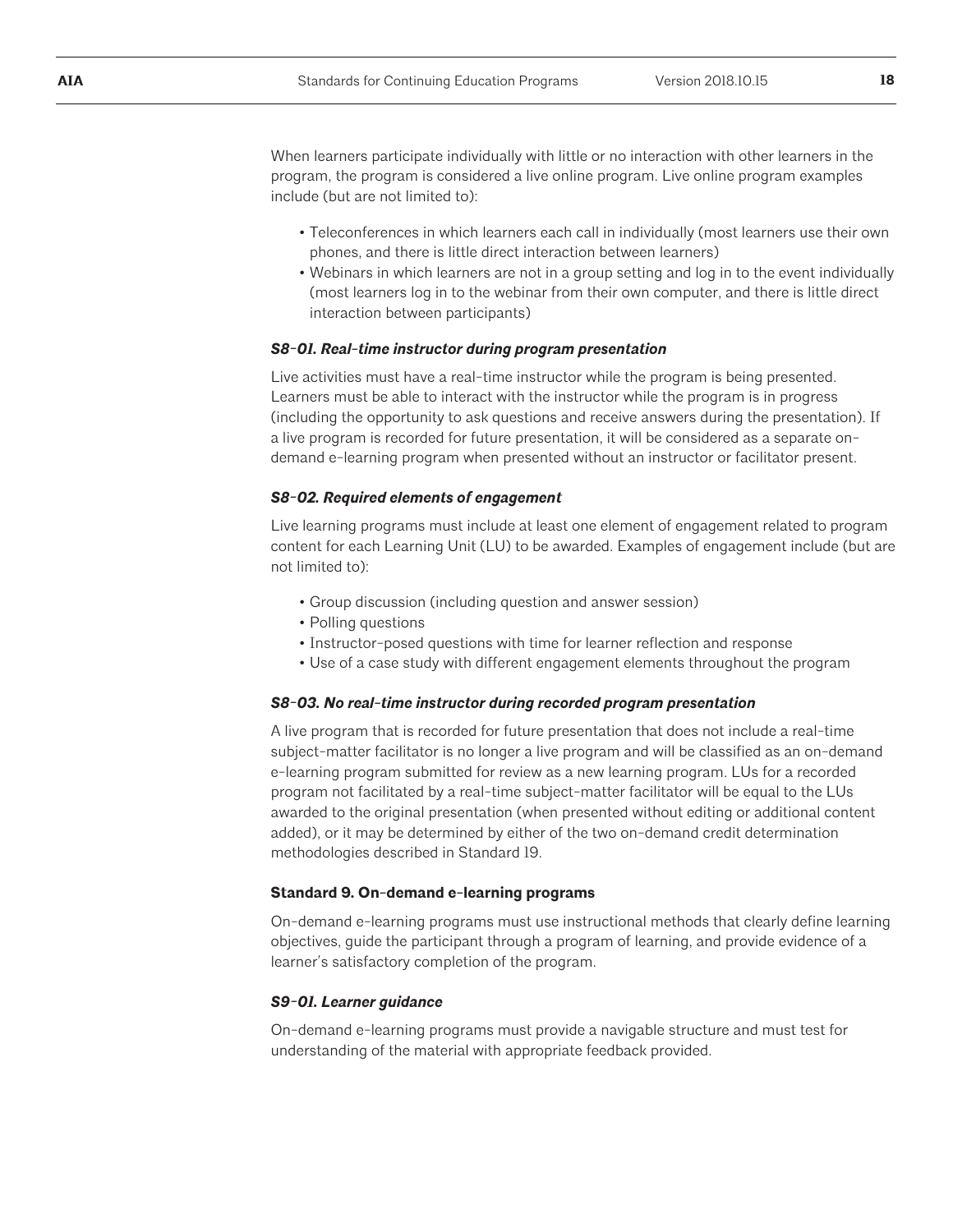#### *S9-02. Review questions and other content reinforcement tools*

Review questions must be placed at the end of each logical unit throughout the program in sufficient intervals to allow the learner the opportunity to evaluate material that needs to be restudied. Review questions are to help learners determine their understanding of content presented and any need for additional review. Review questions are not summative assessments to determine whether a learner has successfully completed a learning activity. Learners should be able to repeat activity units as needed for additional reinforcement and review.

#### *S9-03. Evaluative and reinforcement feedback on review questions*

Evaluative feedback for each incorrect review question response must explain specifically why each response is wrong, and reinforcement feedback must be provided for correct responses. Simulations and other innovative tools that guide learners through structured decisions may provide feedback at irregular intervals or at the end of the learning experience. "True or false" questions, or review questions that do not meet the evaluative and reinforcement feedback requirements, are discouraged as review questions. There is no minimum passing rate required for review questions.

#### *S9-04. Summative assessment requirement*

On-demand e-learning programs must require learners to successfully complete a summative assessment (separate from review questions) during or after the program with a cumulative minimum passing grade of at least 70 percent before issuing LUs for successful completion the program. The summative assessment grade may be reported with the attendance record.

#### *S9-05. Based on materials developed for instructional use*

Instructional materials for on-demand e-learning include teaching materials that are written for instructional purposes. These materials must demonstrate the expertise of the author(s). At a minimum, instructional materials should include the following items:

- An overview of topics
- Review questions with feedback
- Summative assessment

#### **Standard 10. On-demand print/other learning activities**

On-demand print/other programs must use instructional methods that clearly define learning objectives, guide the participant through a program of learning, and provide evidence of a learner's satisfactory completion of the program.

#### *S10-01. Learner guidance*

On-demand print/other learning programs must elicit learner responses to test for understanding of the material. Print/other materials must be well-structured with a logical method of progression through the materials.

#### *S10-02. Summative assessment requirement*

On-demand print/other programs must require learners to successfully complete a summative assessment during or after the program with a cumulative minimum passing grade of at least 70 percent before issuing LU credit for successful completion of the program. The summative assessment grade may be reported with the attendance record.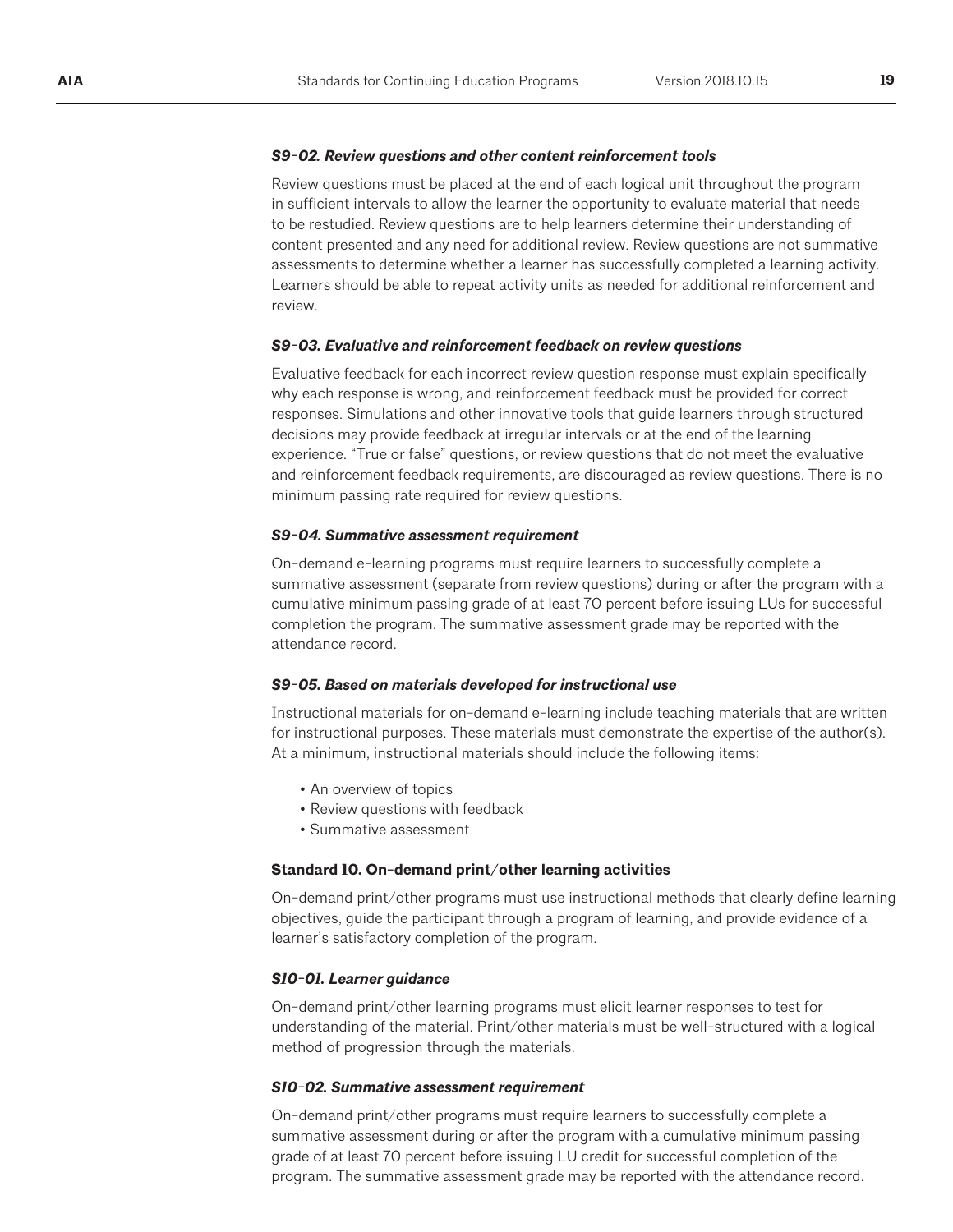#### *S10-03. Based on materials developed for instructional use*

On-demand print/other programs must be based on materials specifically developed for instructional use and not solely third-party materials. On-demand programs requiring the reading of only general professional literature, laws or statutes, building codes, or reference manuals followed by a test are not acceptable. However, the use of these publications and reference materials in learning programs as supplements to the instructional materials could qualify if the remainder of the program complies with applicable standards.

#### **Standard 11. Nano learning programs**

Nano learning programs are designed to permit a participant to learn a given subject in 15–45 minutes. Nano learning programs differ from traditional live and online programs in that they are typically more narrowly focused on topic. Nano learning programs must use instructional methods that clearly define learning objectives, guide the learner through a program of learning, and provide evidence of a learner's satisfactory completion of the program. Nano learning programs may be delivered live in-person, live online, or as on-demand e-learning. Note that Nano learning programs carry less than one (1) LU each. Some jurisdictions may not accept Nano learning programs for compliance with mandatory continuing education requirements for license/registration renewal.

#### *S11-01. Learner guidance*

Nano learning programs must use instructional methods that clearly define a minimum of one (1) learning objective, guide the participant through a program of learning, and provide evidence of a learner's satisfactory completion of the program.

#### *S11-02. Summative assessment requirement*

On-demand Nano learning programs must require learners to successfully complete a summative assessment with a passing grade of 100 percent before issuing LUs for successful completion of the course. At least three (3) questions must be included on the summative assessment. Nano learning programs delivered live in-person or live online do not require a summative assessment.

#### *S11-03. Based on materials developed for instructional use*

Nano learning programs must be based on materials specifically developed for instructional use and not on third-party materials. Nano learning programs requiring only the reading of general professional literature, laws or statutes, building codes, or reference manuals followed by a test are not acceptable.

Acceptable instructional materials for a Nano learning activity include intentional, engaged learning activities developed for focused content delivery. Nano learning programs may incorporate techniques such as visuals, slide reinforcements, role play, demonstrations, or use of a whiteboard. The intent of a Nano learning program is to transfer knowledge that is interactive—seeking to teach by example—to supply information to understand a specific concept, complete a certain task or computation, or to problem-solve or make decisions through role play or demonstration. At a minimum, Nano learning programs must include the following items:

- The learning objective of the program
- Any instructions that learners need to navigate through the program
- A summative assessment (for on-demand programs)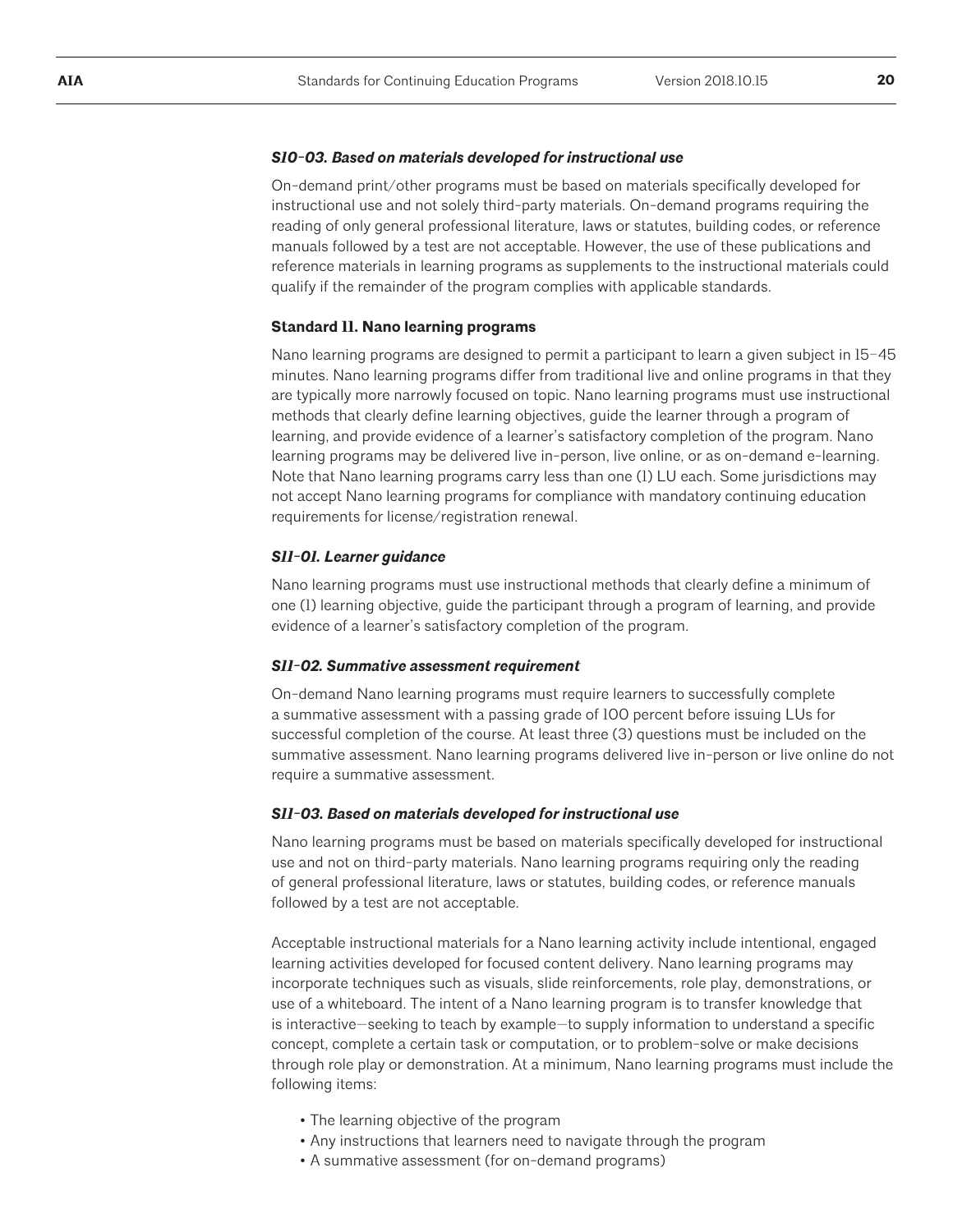#### **Standard 12. Blended learning programs**

Blended learning programs combine different teaching modalities and delivery methods in one learning program. They are hybrid courses. Blended learning programs must use instructional methods that clearly define learning objectives and guide the participant through a program of learning. Pre-program, post-program, and homework assignments should enhance the learning program experience and must relate to the defined learning objectives of the program.

#### *S12-01. Learner guidance*

The blended learning program includes any combination of the following:

- Different learning or instructional methods (for example, lectures, discussion, guided practice, reading, games, case studies, and simulation)
- Different delivery methods (in-person, online, e-learning, Nano learning, or self-study)
- Different scheduling (live or on-demand)
- Different levels of guidance (for example, individual, instructor- or subject-matter expert–led, or group and social earning)

AIA CES Providers must provide clear instructions and information to learners that summarize the different activities that comprise the program and what must be completed or achieved during each activity to successfully complete the learning program as a whole. AIA CES Providers must document the process and components of the course progression and completion of activities by the learners.

#### *S12-02. Determining primary classification*

If the primary components of the blended learning program are live in-person or online activities, then the learning program should be classified as a live course. LUs for preprogram, post-program, and homework assignments cannot constitute more than 25 percent of the total LUs available for the blended learning program. Blended learning programs with live in-person or online components as the primary delivery modality are not required to have a summative assessment.

If the primary components of the blended learning program are on-demand learning activities, then the blended learning program should be classified as an on-demand e-learning program and must incorporate a summative assessment in which learners demonstrate achievement of the learning objectives of the program as a whole (not just individual activities within the program).

For example, if a blended learning program includes four hours of in-person classroom education supplemented by two hours of on-demand e-learning, the primary classification would be "live in-person," If the blended learning program is primarily on-demand modules with an in-person capstone, the program would be classified as "on-demand e-learning." Each component of a blended learning program must meet the Standards for that type of activity regardless of the primary classification of the overall program. For example, if the blended learning program includes live classroom instruction as well as computer-based modules, the live classroom components must conform to the standards for live in-person programs while the computer-based modules must conform to the standards for on-demand e-learning.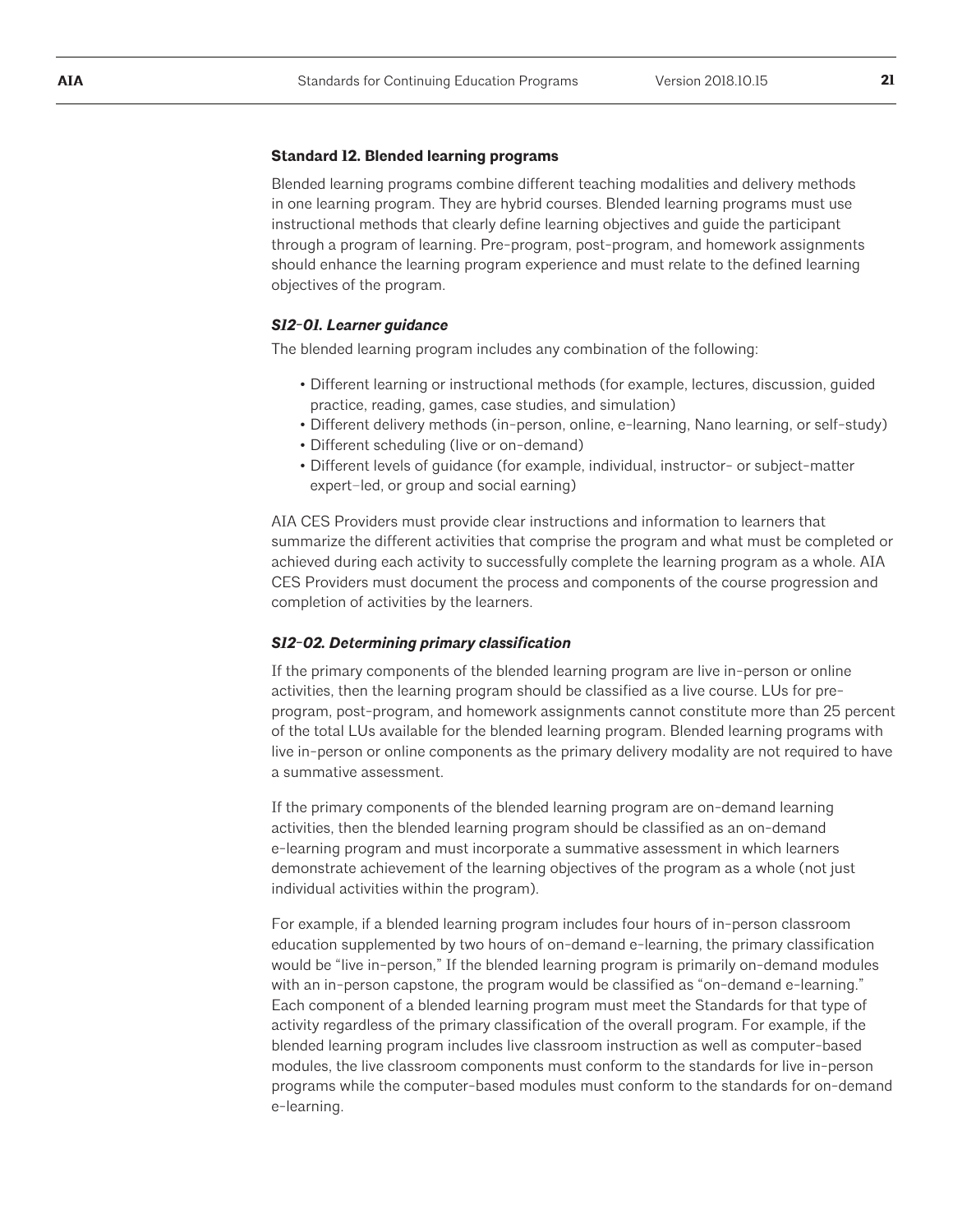#### **Standard 13. Summative assessments**

All on-demand learning programs (including blending learning programs categorized as ondemand) require a summative assessment. Live (and blended-learning activities categorized as live) may incorporate summative assessments at the discretion of the provider.

#### *S13-01. Summative assessment requirements*

On-demand programs must require learners to successfully complete a summative assessment during or after the program with a cumulative minimum passing grade of at least 70 percent (100 percent for Nano learning programs) before issuing LUs for successful completion of the course. Assessments may contain questions of varying format (for example, multiple choice, essay, and simulations). Summative assessment questions should focus on measuring the outcomes as outlined in the course learning objectives. "True or false" questions are not allowed in the summative assessment.

For the first full Learning Unit (LU) of a program (not including any LU credit based on the number of summative assessment questions), a minimum of 10 assessment questions and scored responses are required. After the first LU and the minimum of 10 questions and scored responses, additional summative assessment questions and scored responses are required based on the additional LUs of the instructional program (not including LUs awarded based on question count) as follows:

| <b>Additional credit:</b> | Additional questions/<br>scored |
|---------------------------|---------------------------------|
| 0.25                      |                                 |
| 0.5                       |                                 |
| 0.75                      | З                               |
| Next full credit          |                                 |

Three (3) assessment questions and scored responses are required for on-demand Nano learning programs.

Assessment items must be written to test the achievement of the stated learning objectives of the learning program.

#### *S13-02. Summative assessment feedback*

Providing feedback on the summative assessment is at the discretion of the AIA CES Provider but is encouraged.

If the AIA CES Provider chooses to provide feedback, feedback must comply with the feedback for review questions, as described in S9-03, or take the form of identifying correct and incorrect answers.

#### *S13-03. Summative assessment retakes*

Learners who fail to meet the minimum passing grade for a summative assessment must be provided the opportunity to retake the assessment. Learners must be permitted to retake assessments for at least 30 days after a failed attempt or until the learning program approval expiration (whichever is earlier).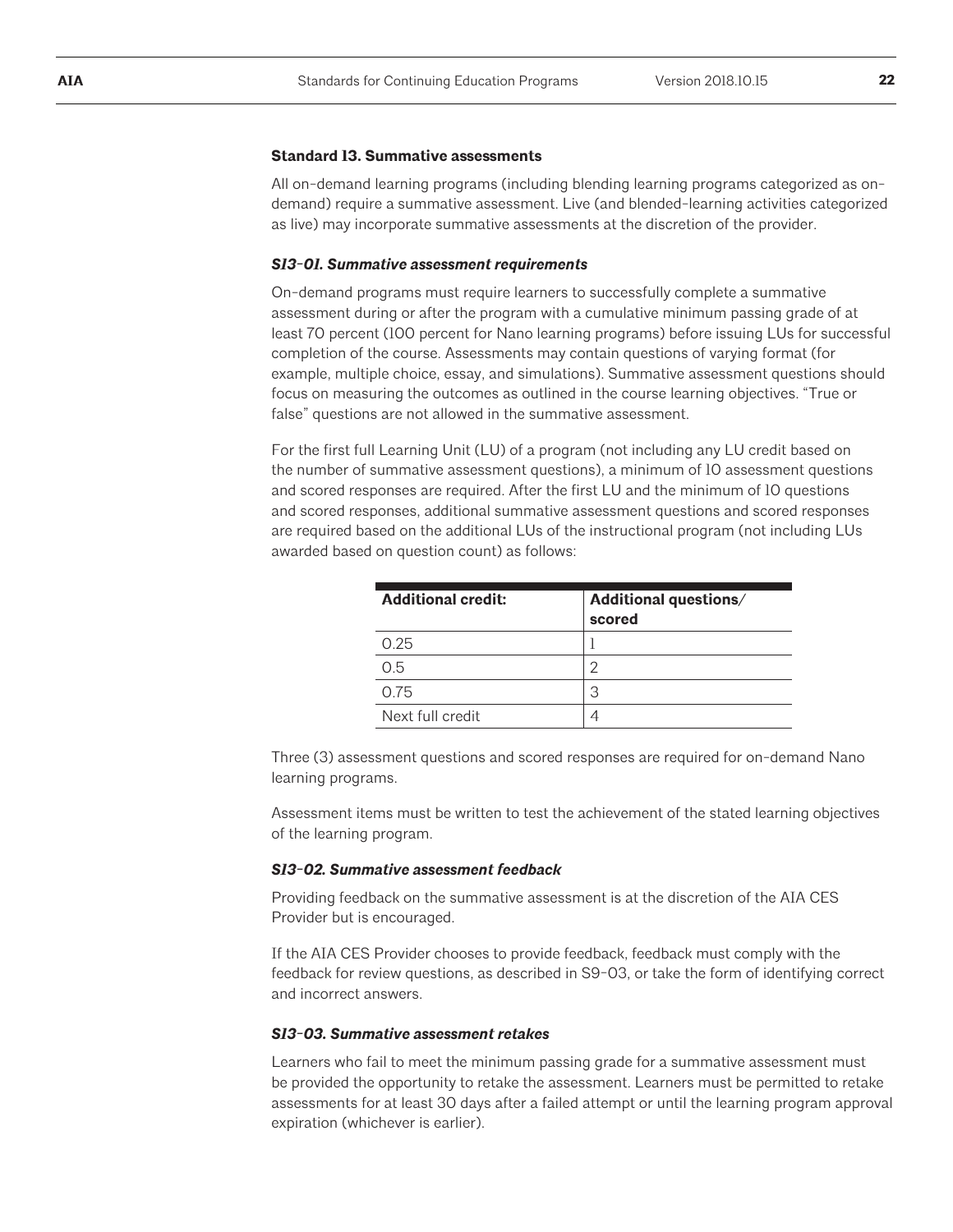## **Standards for Continuing Education Program presentation**

#### **Standard 14. Marketing and other descriptive materials**

AIA CES Providers must provide marketing and descriptive materials that enable learners to assess the appropriateness of learning programs, identify the program as an approved AIA CES program, and state the number and type of Learning Units (LUs) to be awarded.

#### *S14-01. Disclose significant features of program in advance*

AIA CES Providers must disclose the significant features of the program in advance. When AIA CES programs are offered in conjunction with non-educational activities, or when several AIA CES programs are offered concurrently, learners must receive an appropriate schedule of events indicating those components that are approved for AIA CES credit. The AIA CES Provider registration and attendance policies and procedures must be formalized, published, and made available to learners and include refund and cancellation policies as well as complaint resolution policies.

For AIA CES Providers whose programs are developed for sale or for external audiences or both (that is, not internal training), AIA CES Providers must make the following information available in advance:

- Learning objectives
- Instructional delivery method(s)
- Approved LUs and type (LU|Elective or LU|HSW)
- AIA CES program approval expiration date
- Prerequisites (if none, state "none")
- Program level
- Advance learner preparation
- Program description
- Course registration and, where applicable, attendance requirements
- Refund policy for learning programs sold for a fee
- Cancellation policy
- Complaint resolution policy
- Official AIA CES Provider statement (explaining final authority of acceptance of LU credits)

For AIA CES Providers whose programs are purchased or developed for internal training only, AIA CES Providers must make the following information available in advance:

- Learning objectives
- Instructional delivery methods
- Approved LUs and type (LU|Elective or LU|HSW)
- AIA CES program approval expiration date
- Prerequisites (if none, state "none")
- Advance learner preparation
- Program level
- Program description
- Official AIA CES Provider statement (explaining final authority of acceptance of LU credits)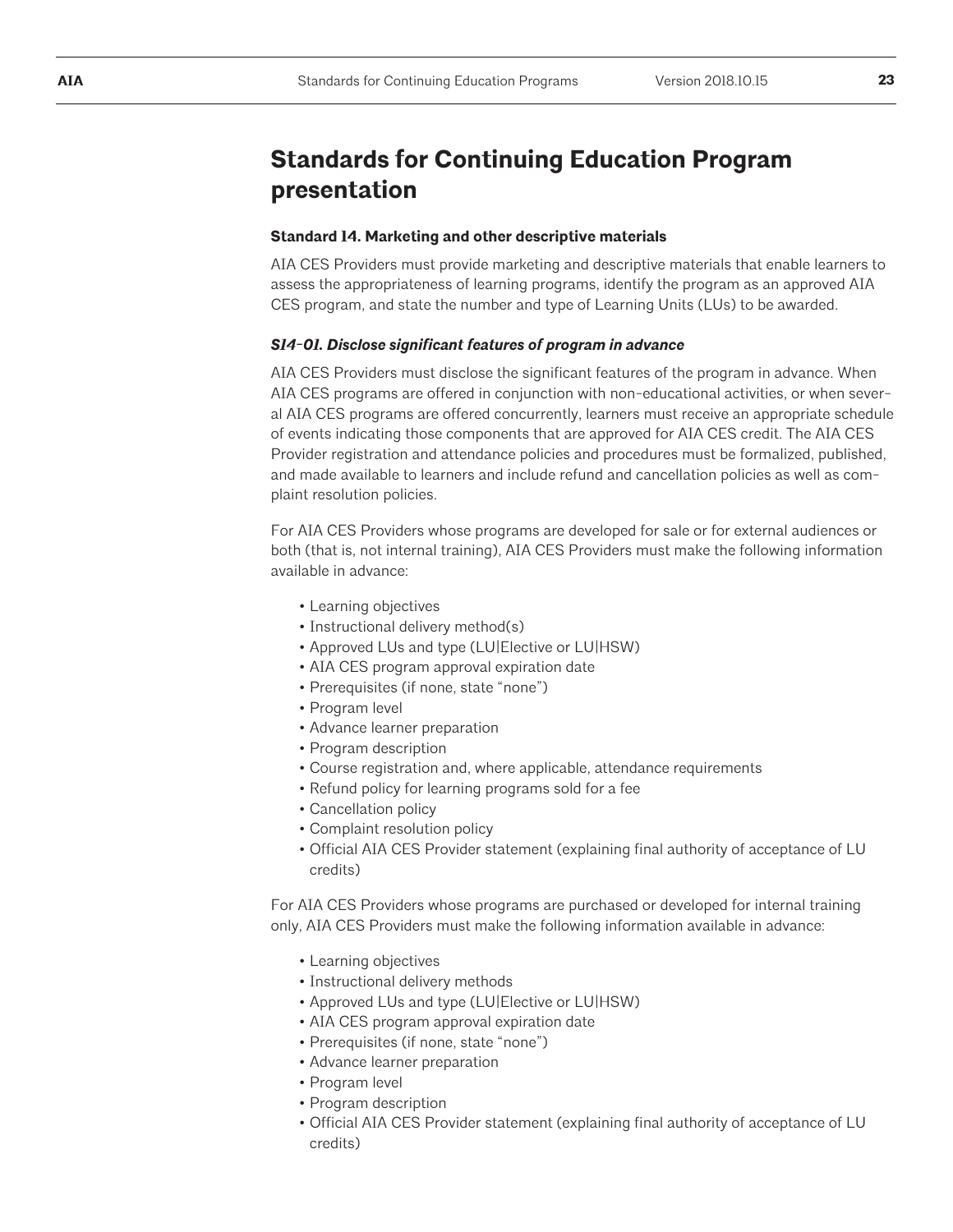#### **AIA CES Provider statement**

[AIA CES Provider name] is a registered provider of AIA-approved continuing education under Provider Number [assigned AIA CES Provider number]. All registered AIA CES Providers must comply with the AIA Standards for Continuing Education Programs. Any questions or concerns about this provider or this learning program may be sent to AIA CES (cessupport@aia.org or (800) AIA 3837, Option 3).

This learning program is registered with AIA CES for continuing professional education. As such, it does not include content that may be deemed or construed to be an approval or endorsement by the AIA of any material of construction or any method or manner of handling, using, distributing, or dealing in any material or product.

AIA continuing education credit has been reviewed and approved by AIA CES. Learners must complete the entire learning program to receive continuing education credit. AIA continuing education Learning Units earned upon completion of this course will be reported to AIA CES for AIA members. Certificates of Completion for both AIA members and non-AIA members are available upon request.

#### *S14-02. Disclose preparation and prerequisites*

AIA CES Providers must distribute program materials in a timely manner and encourage learners to complete any advance preparation requirements. All programs must clearly identify prerequisite education, experience, and advance preparation requirements (if any) in the descriptive materials. Prerequisites, if any, must be written in precise language so that potential participants can readily ascertain whether they qualify for the program.

#### *S14-03. Stating AIA credit and approval*

All AIA CES-approved courses must display the AIA CES logo, AIA CES Provider number, Learning Units and type to be awarded, and contact information for the AIA CES Provider offering the program.

AIA CES Providers may advertise AIA CE credit only after a learning program has been reviewed and approved. Marketing and other materials may state "submitted for AIA CES approval" or similar language but may not indicate the number and type of credit for which the program is being reviewed. For example, a course submitted for approval may be advertised as "Submitted for AIA CES credit" but cannot be advertised as "Submitted for 1.5 LU|HSW AIA CES credit." Approved learning programs should be listed as "AIA CES approved," and AIA CES Providers may advertise themselves as "AIA CES registered." Learning activities and AIA CES Providers may not be advertised as "AIA endorsed", "AIA accredited", or "AIA certified", and may not use the AIA logo or language that implies implicit or explicit endorsement of the AIA CES Provider or its product or services by AIA. Additionally, AIA CES Providers are not AIA members and should not market themselves as such. AIA members are individuals not organizations.

#### **Standard 15. Qualified instructors/facilitators**

AIA CES Providers must ensure that instructors/facilitators are qualified with respect to both program content and instructional methods used.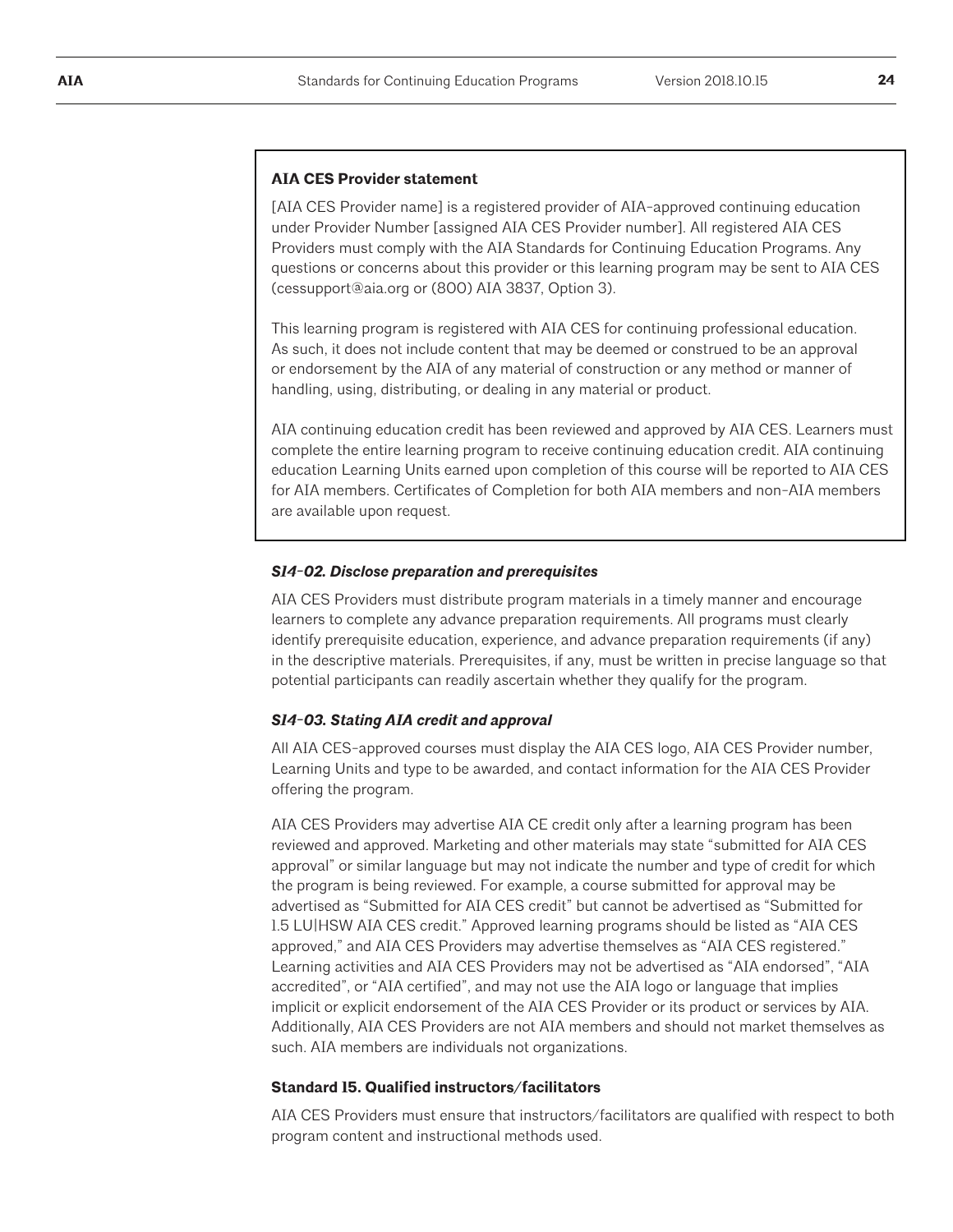#### *S15-01. Qualifications*

Instructors and facilitators are essential parts of the learning process for any live in-person or online program or blended learning program. AIA CES Providers must select qualified instructors for all live or blended learning programs. Qualified instructors are capable (through training, education, or experience) of communicating effectively and providing an environment conducive to learning. They must be:

- Competent and current in the subject matter
- Skilled in the use of the appropriate instructional methods and technology
- Prepared in advance
- Able to facilitate engaging learning programs

AIA CES Providers must have a signed AIA CES Speaker Agreement or an equivalent consent form on file for each instructor/facilitator used for any AIA CES learning program. AIA CES Providers must be able to provide a current roster of instructors as well as individual instructor qualifications to AIA CES upon request.

#### *S15-02. Consistency of instruction*

When several instructors/facilitators teach or facilitate different sessions of the same learning program for an AIA CES Provider, delivery must be uniform and consistent among all instructors/facilitators of the program. Instructors/facilitators are to deliver the learning program as approved without significant modification, endorsement, bias, marketing, or sales orientation.

#### *S15-03. Instructor/facilitator evaluation*

AIA CES Providers must evaluate instructor performance through program evaluation after each program delivery to determine instructors' suitability to serve in the future. AIA CES Providers must maintain records of these evaluations and make them available to AIA CES upon request.

#### **Standard 16. Learning program evaluation**

AIA CES Providers must employ an effective means for evaluating learning program quality with respect to content and presentation as well as provide a mechanism for learners to assess whether learning objectives and outcomes were met.

#### *S16-01. Required elements*

The objectives of evaluation are to assess learner satisfaction with specific programs and to increase subsequent program effectiveness. Evaluations, whether written or electronic, must be solicited from participants for each program session to determine whether:

- Stated learning objectives and outcomes were met
- Stated prerequisite requirements were appropriate and sufficient
- Program materials (including the summative assessment, if any) were relevant and contributed to the achievement of the learning objective
- Time allotted to the learning program was appropriate
- Individual instructors were effective (Note: This topic does not need to be included in evaluations for on-demand online, print/other, and on-demand Nano learning programs where no live instructor/facilitator is present.)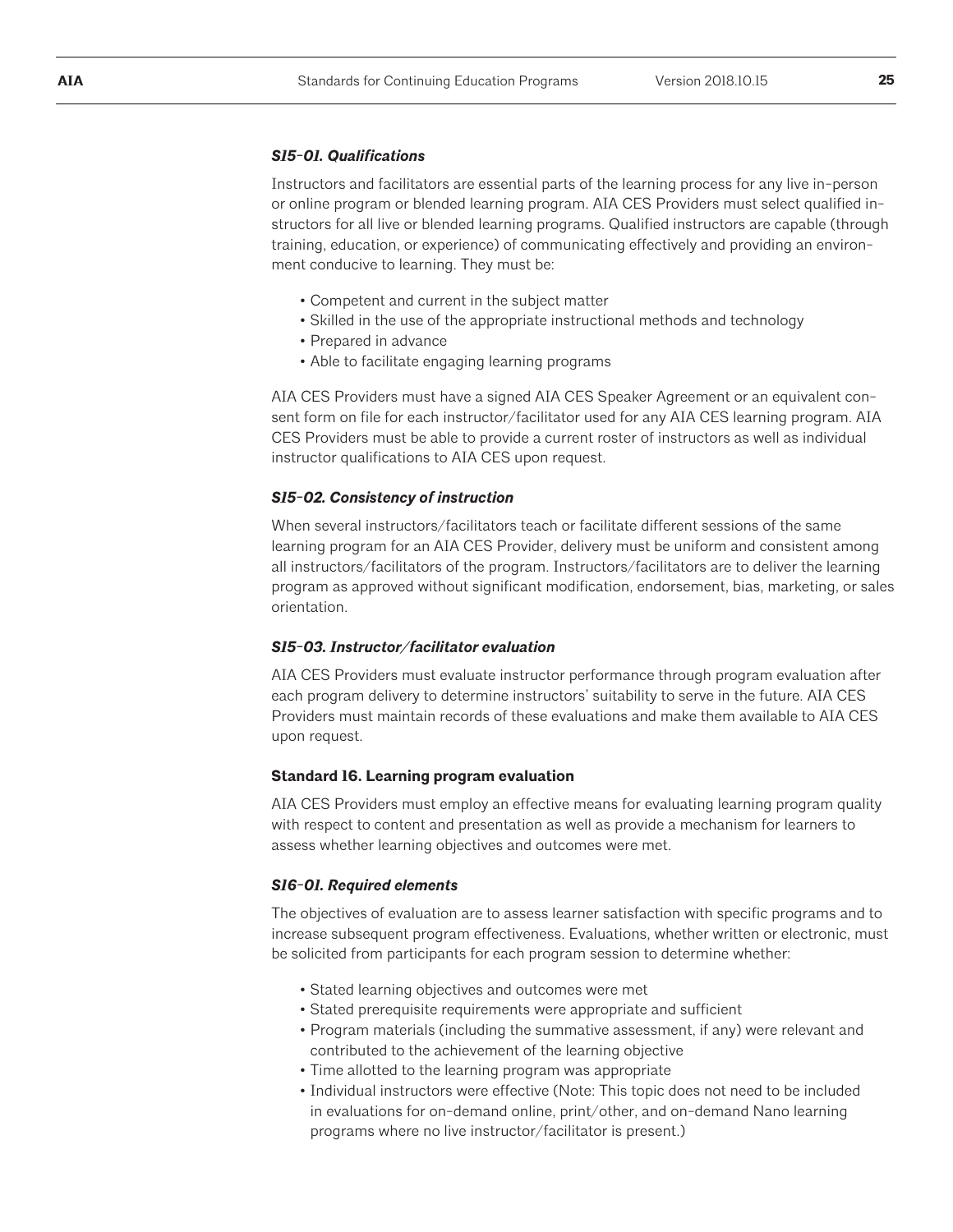#### *S16-02. Evaluation results*

AIA CES Providers must periodically review evaluation results to assess program effectiveness and should inform developers and instructors of evaluation results. Where evaluations indicate a problem with the learning program or instructors/facilitators, AIA CES Providers must take adequate action to correct problems before future sessions of the learning program are delivered. AIA CES Providers must maintain a record of evaluations until the course expiration and make evaluations available to AIA CES upon request.

#### **Standard 17. Appropriate instructional methods**

AIA CES Providers must ensure that in-class and online instructional methods employed are appropriate for the learning programs.

#### *S17-01. Assess instructional method in context of program presentation*

AIA CES Providers must assess the instructional methods employed for the learning programs to determine if the delivery is appropriate and effective. Instructional methods should reflect best practices in adult learning theory.

#### *S17-02. Facilities and technology appropriateness*

Learning programs must be presented in a manner consistent with the descriptive and technical materials provided. Integral aspects in the learning environment that should be carefully monitored include:

- Number of learners (for live in-person and online programs)
- Facilities employed in the delivery of learning programs
- Technologies used to support learning programs
- Availability of online services required for learning programs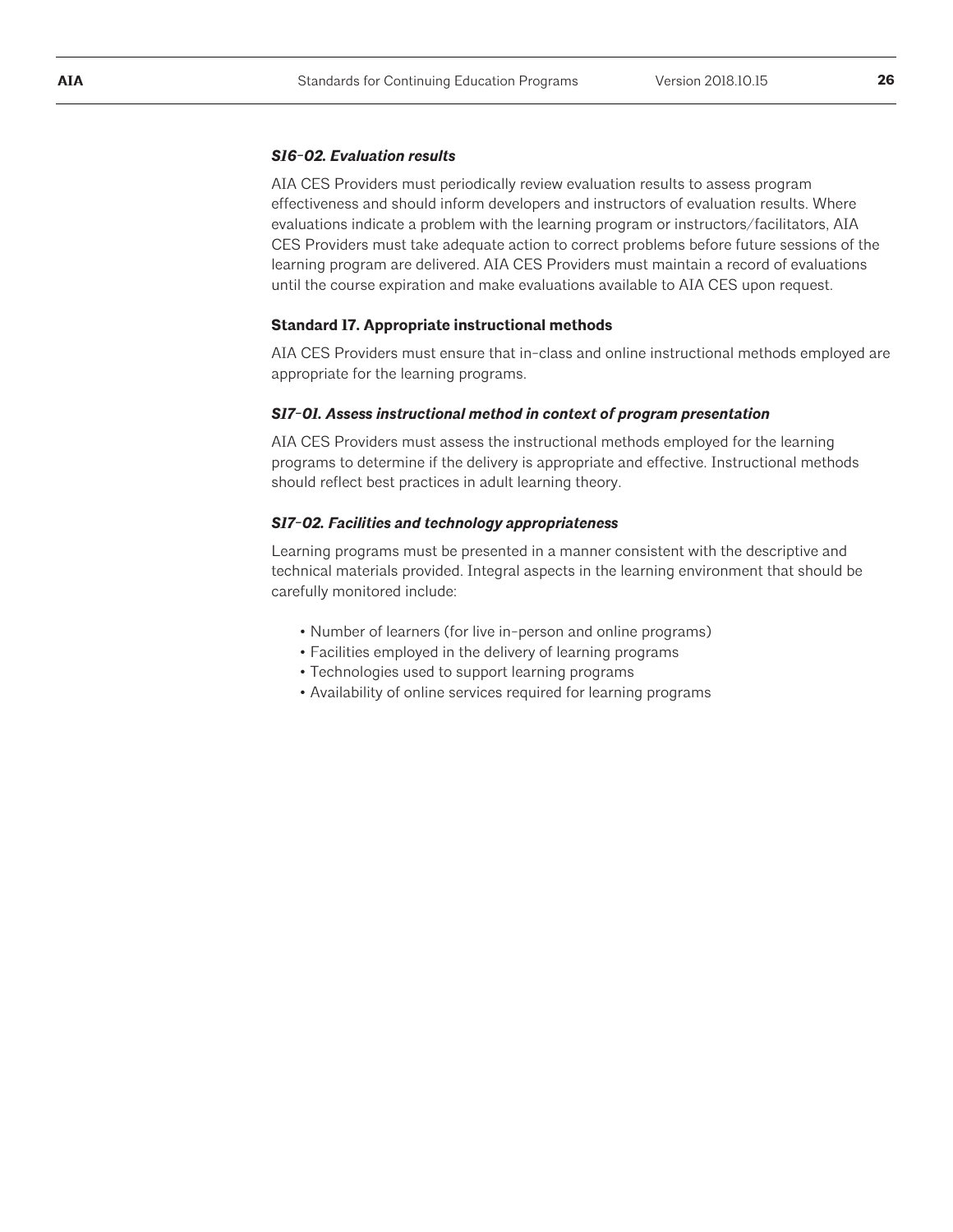## **Standards for Continuing Education Program measurement**

#### **Standard 18. Determining Learning Units (LUs) for programs**

AIA CES Provider learning programs are measured by actual program length, with one Learning Unit (LU) equivalent to one contact hour. A contact hour must be at least 50 minutes. AIA CES credit should be referred to as Learning Units (LUs) and written as either LU|HSW or LU|Elective depending on the credit designation. Do not use "CEU," "PDH," or other designations to describe AIA CES credits. When learning programs are eligible for other types of continuing education credit (i.e., GBCI, RIBA, CSI), list those units and designations separately.

#### *S18-01. Calculating LUs for live programs*

AIA CES Providers may submit for LU approval under the following scenarios:

- In-person, online, e-learning, print/other, and blended learning activities: A minimum of one (1) full LU must be awarded initially, but after the first LU has been earned LUs may be awarded in 0.25 LU increments (1.0, x.25, x.5, and x.75)
- Nano learning: LUs must be awarded only as 0.25 LU or 0.5 LU

AIA CES Providers may round down LUs awarded to the nearest quarter or whole LU at their discretion and as appropriate for the instructional delivery method; however, the architect claiming continuing education credits should refer to respective state board requirements regarding acceptability of partial LUs. For programs longer than one hour, calculate the number of whole units based on full hours, then add additional fractional LUs for any remaining instructional time added as follows:

| <b>Additional minutes</b> | <b>Additional Learning Units</b> |
|---------------------------|----------------------------------|
| $1 - 14$                  |                                  |
| $15 - 29$                 | 0.25                             |
| $30 - 44$                 | 05                               |
| $45 - 50$                 | 0.75                             |
| $51 - 59$                 | 1 O                              |

Only instructional content portions of programs (including pre-program, post-program, and homework assignments for blended learning programs) qualify toward eligible LU amounts. Time for activities outside of actual learning content (for example, excessive welcome and introductions, housekeeping instructions, breaks, post-program evaluation) must not be included when calculating LUs.

For example, a program scheduled from 9 a.m. to 5 p.m. with one hour for lunch, two 15-minute breaks, and 15 minutes for post-program evaluation would qualify for 6.25 LUs (8 hours – 1-hour lunch – 0.5 hours for breaks – 0.25 hours for evaluation = 6.25 instructional hours).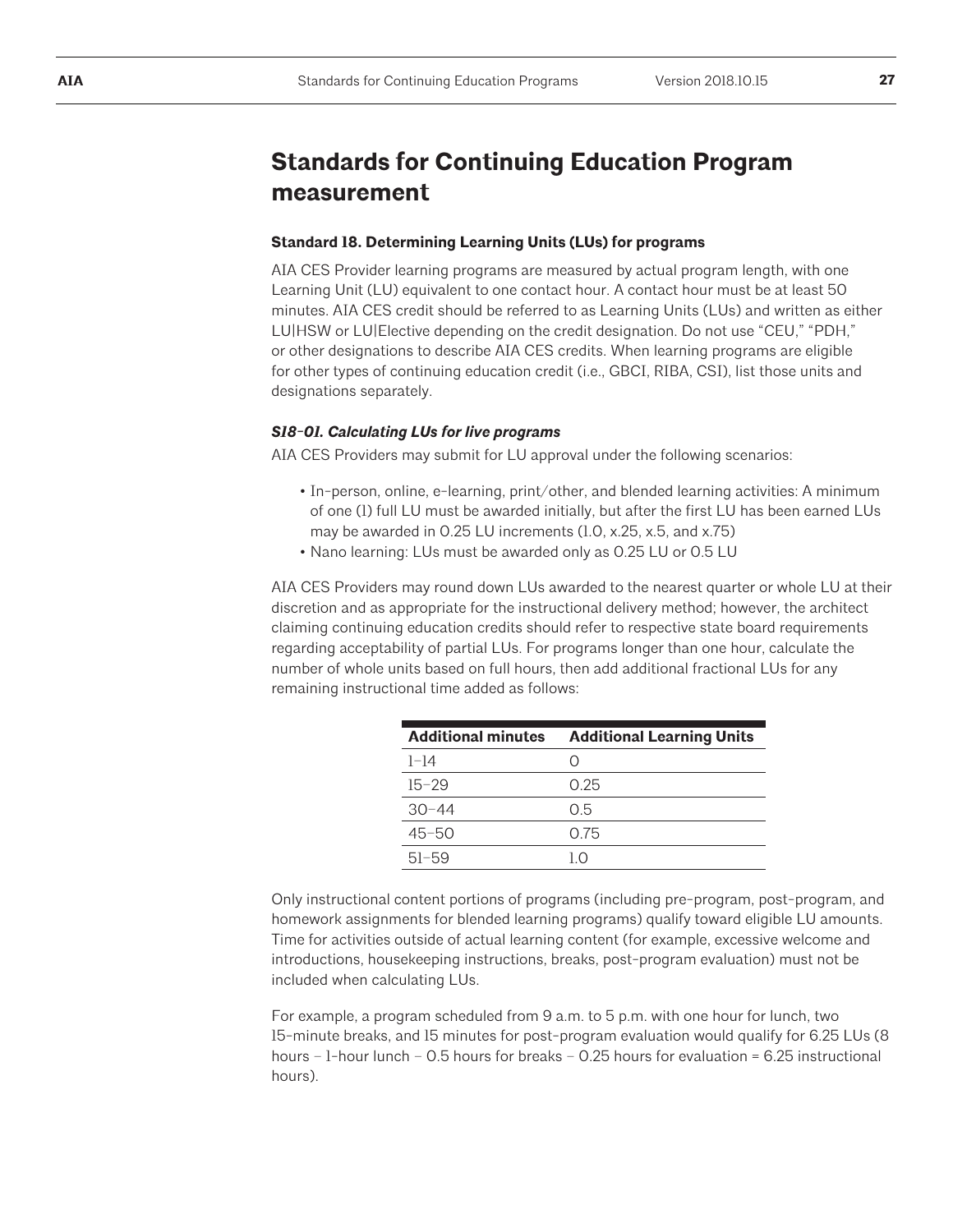#### *S18-02. Learning programs with individual segments*

For learning programs with individual segments, the sum of the segments is considered one total program. For example, five 30-minute presentations would equal five 0.5 LU segments and would be counted as 2.5 LUs. Calculate the LUs for individual segments first, then add the segment values together to determine the overall LUs. Individual segments of programs must be topically related and not combined simply to make shorter programs qualify for AIA CE credit. For shorter unrelated segments, consider Nano learning. Combined segments must comply with Standards S18-06 and S25-04.

#### *S18-03. Monitoring attendance*

AIA CES Providers must maintain a process to monitor individual attendance to report to AIA CES (for example, sign-in sheets, check-in software, or badge scanning). A learner's self-certification of attendance is not sufficient. Learners must attend the entire session to be awarded credit for completing the program.

#### *S18-04. Small-group viewing of live online programs*

When small groups view a live online program such that one person logs into the program and asks questions on behalf of the group, documentation of attendance is required to award LUs to other individuals in the group of participants. Participation in the group must be documented and verified by the small-group facilitator or administrator to authenticate attendance for program duration.

#### *S18-05. College or university courses*

For college or university credit courses that meet these Standards, each unit of college credit shall equal the following LUs:

- Semester system: 15 LUs
- Quarter system: 10 LUs

For college or university non-credit courses, LUs must be based on actual program time as defined in Standard S18-01.

#### **Standard 19. Determining Learning Units (LUs) for on-demand programs**

Learning Units (LUs) for on-demand learning activities must be based on educationally sound and defensible methods:

- Method 1: Pilot test of the representative completion time (Standard S19-02)
- Method 2: Computation using the prescribed word count formula (Standard S19-03)

If a pre-program assessment is used, the pre-program assessment is not included in the LU computation.

#### *S19-01. Method 1–Sample group of pilot testers*

A sample of intended professional participants must be selected to test program materials in an environment and manner like that in which the program is to be presented. Each pilot tester completes the learning program under normal conditions while being timed. The sample group must have at least three qualified individuals who are independent of the program development group: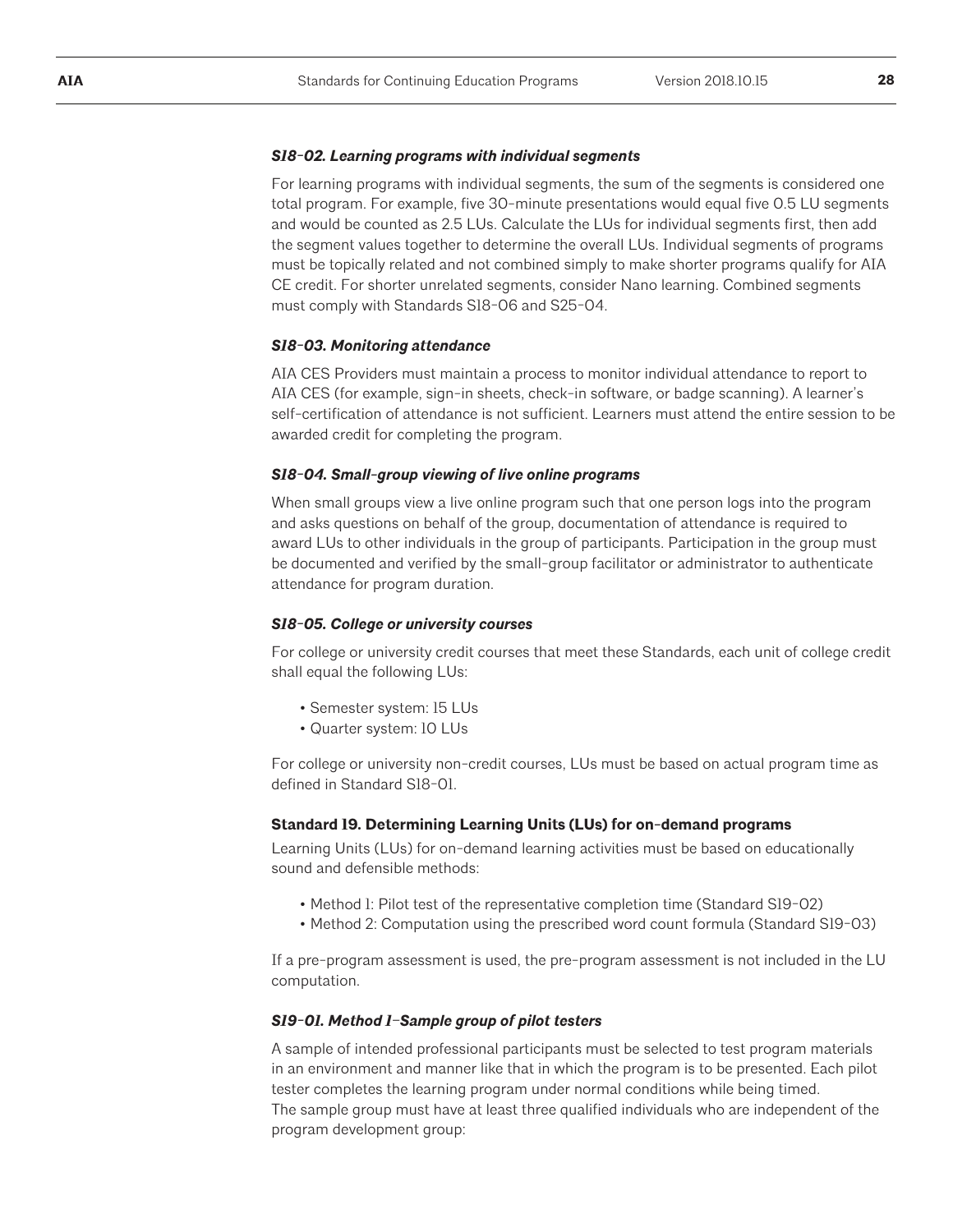- For learning programs whose target audience is primarily architects, the sample group must be licensed architects and possess the appropriate level of knowledge before taking the program.
- For learning programs whose target audience includes architects and non-architects, the sample group must be representative of the target audience and contain both architects and other representatives of the target audience who possess the appropriate level of knowledge before taking the program.

#### *S19-01a. Method 1–Representative completion time*

The individual completion times for each pilot participant are averaged to determine the LUs awarded. The sample does not have to ensure statistical validity. However, if the results of pilot testing are inconsistent, then the sample must be expanded. If the inconsistent results are outliers, the inconsistent results must be eliminated. At least three valid results must be included in the calculation. LUs must be recommended based on the representative completion time for the sample. Completion time includes the time spent taking the final examination but does not include the time spent completing the program evaluation or pre-program assessment. Pilot testers must not be informed about the length of time the program is expected to take to complete. If substantive changes are subsequently made to program materials, further pilot tests of the revised program materials must be conducted to affirm or amend, as appropriate, the representative completion time.

#### *S19-01b. Method 1–Requirement for re–pilot testing*

After a program has been approved, AIA CES Providers may continue to track learner completion times. If actual learner completion times warrant a change in LUs awarded, re–pilot testing is required to substantiate a change in LUs awarded. For programs where retesting indicates that additional LUs should be awarded, adjustments will be made retroactively for all prior participants who successfully completed the program. For programs where retesting indicates fewer LUs should be awarded, the original program will be retired, with the original number of LUs awarded per learner and a new program registered with the adjusted LUs.

#### *S19-02. Method 2–Prescribed word count formula*

The prescribed word count formula begins with a word count of the number of words contained in the text of the required reading of the on-demand program and should exclude any material not critical to the achievement of the stated learning objectives for the program. Examples of information material that is not critical and, therefore, excluded from the word count include:

- Course introduction
- Instructions to the learner
- Author/course developer biographies
- Table of contents
- Glossary
- Pre-program assessment
- Appendices containing supplementary reference materials that are not directly referenced or used in the program materials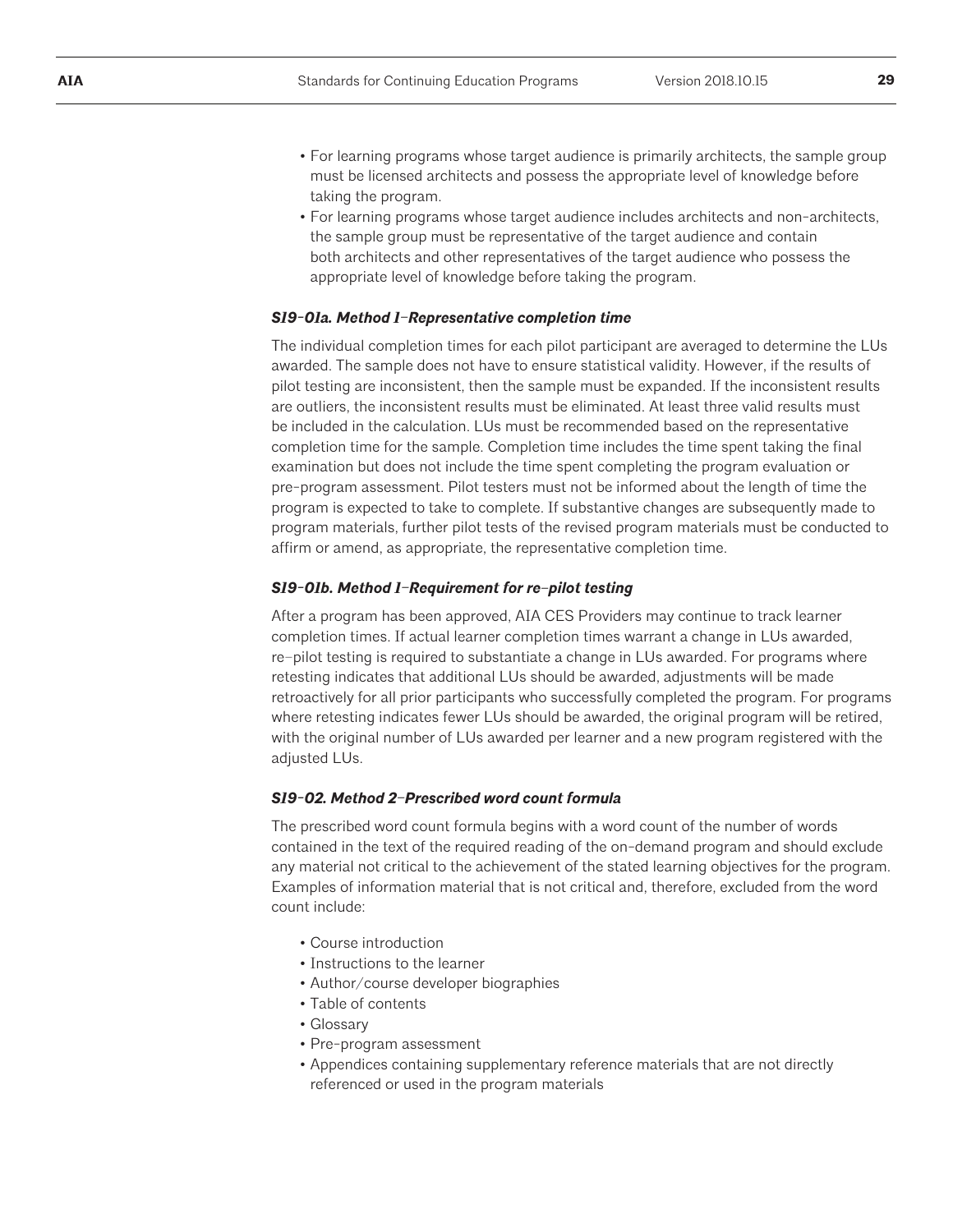Again, only program content text that is critical to the achievement of stated learning objectives should be included in the word count formula. If an author/course developer determines, for example, that including the entire building code or other regulation is beneficial to the learner, the code or regulation should be included as an appendix to the program as supplemental reference material and excluded from the word count formula. Only pertinent paragraphs or sections of the code or regulation required for the achievement of stated learning objectives should be included in the actual text of the learning program and, therefore, be included in the word count formula.

Review questions, exercises, and summative assessment questions are considered separately in the calculation and should not be included in the word count.

#### *S19-02a. Method 2–Calculation of LUs*

The word count for the text of the required reading of the program is divided by 180, the average reading speed of adults in words per minute. The total number of review questions, exercises, and summative assessment questions is multiplied by 1.85, which is the estimated average completion time per question in minutes. These two numbers plus actual audio/ video duration time (not narration of the text), if any, are then added together and the result divided by 50 to calculate the LUs to be awarded. When the total minutes of a program are not equally divisible by 50, the LUs granted must be rounded down to the nearest quarter or whole Learning Unit using the guidelines in Standard S18-01.

Formula:

 $[(# of words/180) + actual audio/video duration time + ( $# of questions \times 1.85$ )]/50 = LUs$ awarded

Example:

Article with 5,710 words and a 10-question summative assessment.

 $5,710/180 + (10 \times 1.85) = 50.2$ 

 $50.2/50 = 1.0$  LUs

#### *S19-02b. Method 2–Audio and video segments*

If audio and video segments of a program constitute additional learning for the participant (that is, not narration of the text already included in the word count), then the actual audio/ video duration time may be added to the time calculation as provided in the prescribed word count formula. If the entire self-study program constitutes a video, then the prescribed word count formula in Standard S19-03a would consist of the actual video time plus the total number of review questions, exercises, and summative assessment questions multiplied by 1.85, divided by 50 (that is, there would be no word count for text used in the formula).

Formula:

[actual audio/video duration time  $+$  (# of questions  $\times$  1.85)] /50 = LUs awarded

Example:

53-minute video with 10 summative assessment questions

 $53 + 18.5 = 71.5$ 

 $71.5/50 = 1.43$ 

1.43 rounds down to 1.25 LUs.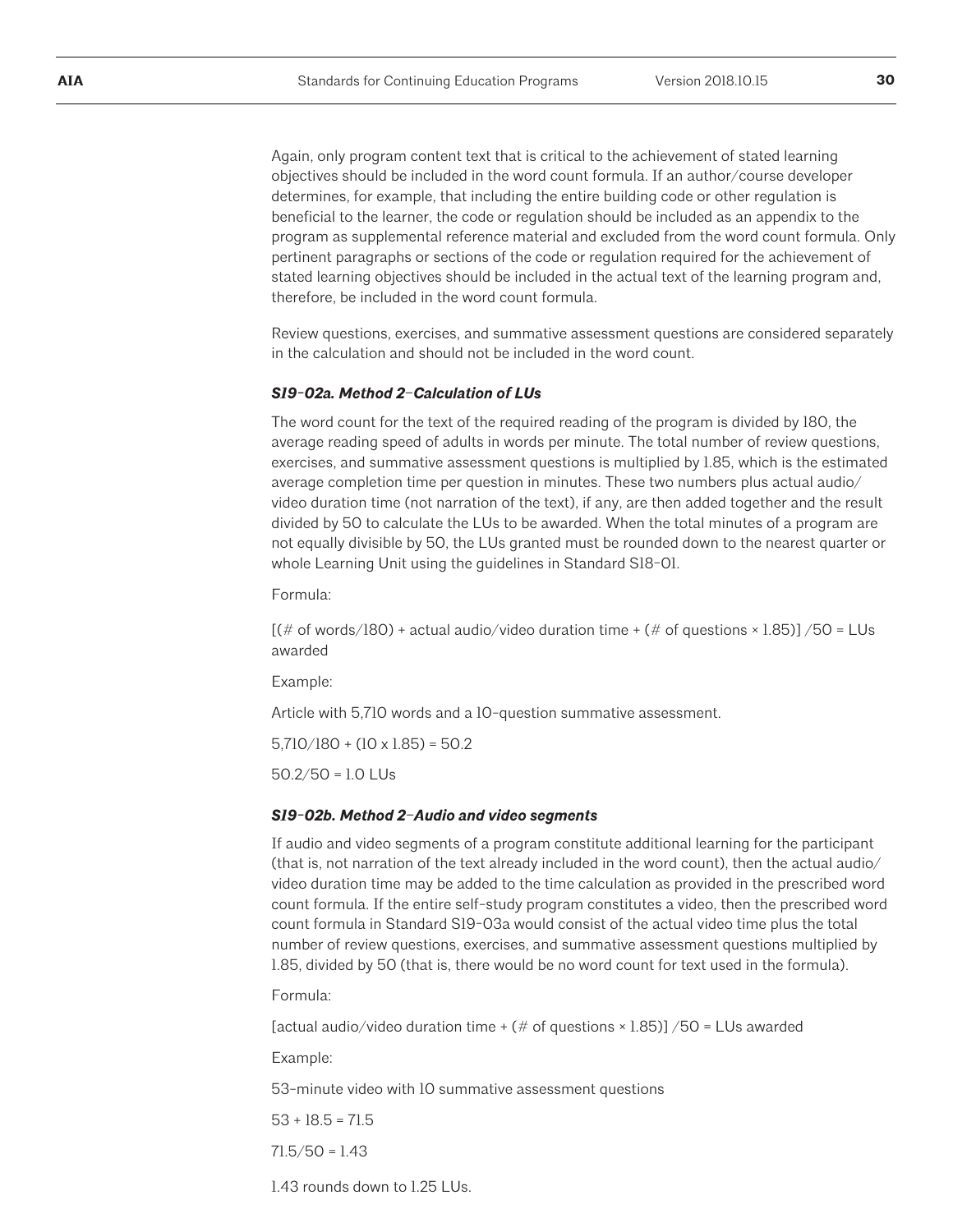#### *S19-03. Testing for purchased courses*

AIA CES Providers may purchase courses from other vendors or course developers. For purchased courses in which pilot tests (Method 1) were conducted and provided, AIA CES Providers must review results of the course developer's pilot test results to ensure that the results are appropriate.

For purchased programs in which the word count formula was calculated (Method 2), AIA CES Providers must review the results of the program developer's word count formula calculation to ensure that results are appropriate.

For purchased courses in which no pilot tests or word count formulas were conducted or provided, AIA CES Providers must conduct pilot testing or perform the word count formula.

#### **Standard 20. Nano learning program Learning Units (LUs)**

LUs for Nano learning programs must be based on duration of the program plus the summative assessment (if any), which, when combined, should be a minimum of 15 minutes and no more than 45 minutes. Nano learning may award only 0.25 LUs or 0.5 LUs. Programs 15–29 minutes will be awarded 0.25 LUs. Programs more than 30 minutes but less than 45 minutes will be awarded  $0.51$  Us.

#### **Standard 21. Blended learning program credits**

LUs for blended learning programs must equal the sum of the LU determinations for the various completed activities of the program. LUs may be determined by actual duration time (for example, audio/video duration time or learning content delivery time in a synchronous program), by a pilot test of the representative completion time (Standard S19-01), or word count formula (Standard S19-02). The LUs for each component piece of a blended program are calculated, then the sum of the component parts is the total LUs awarded for the program. AIA CES Providers must maintain a record of the method used to calculate the LUs awarded for blended learning programs.

#### **Standard 22. Instructor, facilitator, and technical reviewer Learning Units (LUs)**

Instructors and discussion leaders of learning programs may receive LUs for their preparation, review, and presentation time to the extent the activities maintain or improve their professional competence and meet the requirements of these Standards. Technical reviewers of learning activities may receive LUs for actual review time up to the actual number of LUs for the program.

#### *S22-01. Instructor LU parameters*

Instructors, discussion leaders, or speakers who present a learning activity for the first time may receive LUs for actual preparation time up to two (2) times the number of LUs to which learners would be entitled, in addition to the time for presentation. For example, for learning programs in which learners could receive 1 LU, instructors may receive up to 3 LUs (2 for preparation plus 1 for presentation). For repeat presentations, LUs can be claimed only if it can be demonstrated that the learning program content was substantially changed to require significant additional study or research.

Instructors/facilitators can report these credits through self-report and must note the program and session taught as part of their submission. LUs awarded for instruction will be of the same type (HSW or Elective) as the approved program.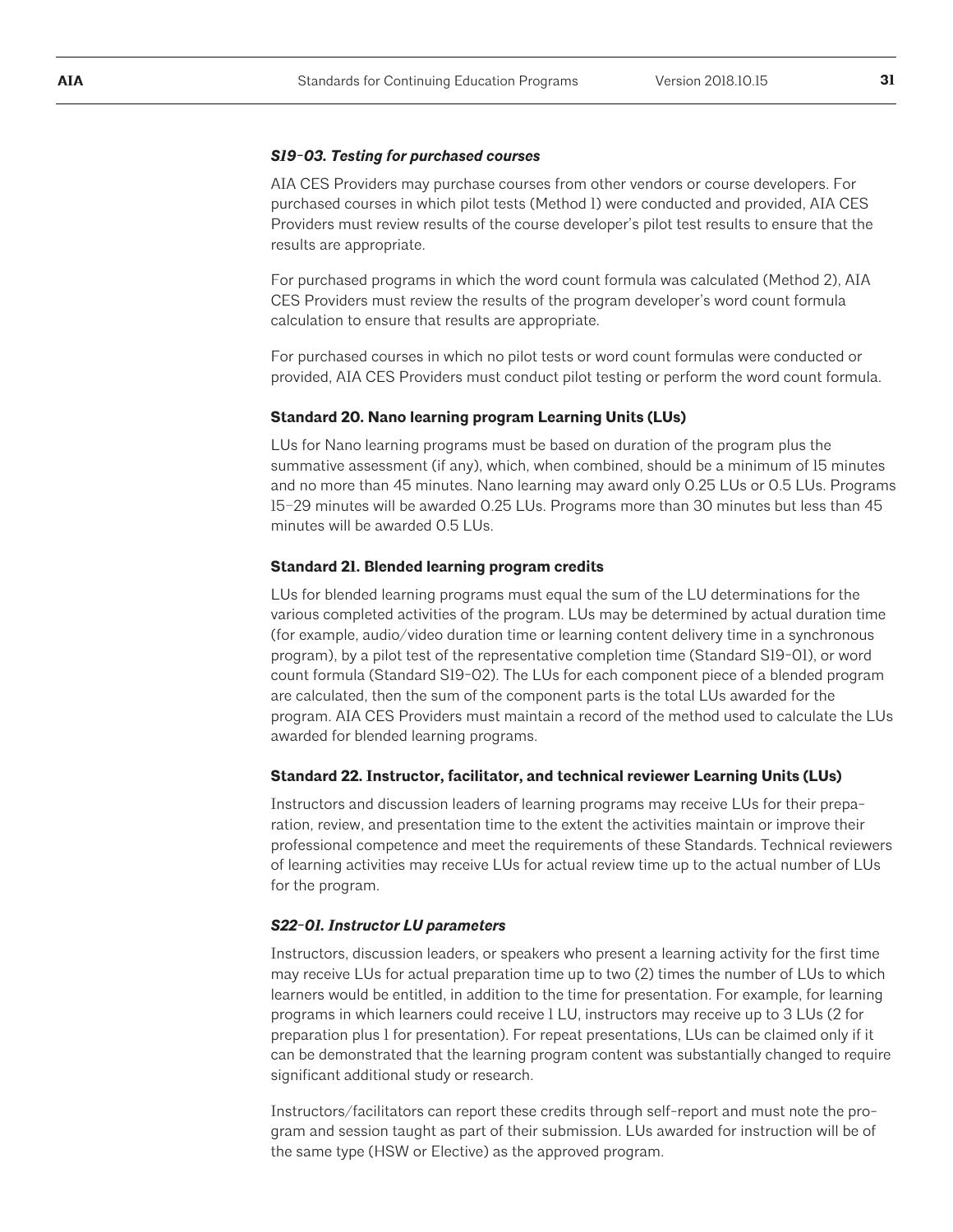#### *S22-02. Technical reviewer LU parameters*

Technical reviewers who review a learning program for the first time (Standard 6) may receive LUs for actual review time up to the actual number of LUs awarded for the program once approved. Technical reviewers can report these credits through self-report and must note the program reviewed as part of their submission. LUs awarded for instruction will be of the same type (HSW or Elective) as the approved program.

#### **Standard 23. Health, Safety, and Welfare (HSW) designation**

Learning programs directly covering Health, Safety, and Welfare topics will receive LU|HSW credit. For a learning activity to qualify as HSW, it must meet the following criteria:

- 1. Content must directly support the HSW definition
- 2. Content must include one of more of the AIA CES acceptable HSW topics
- 3. At least 75 percent of the content must be on HSW topics

#### *S23-01. HSW definition*

Licensed architects and affiliated design professionals have, in their professional practice, a positive duty to protect the public's health, safety, and welfare. Learning programs must address knowledge intended to protect the health, safety, and welfare of the occupants of the built environment, as defined below:

- **Health** Those aspects of professional practice that improve the physical, emotional, and social well-being of occupants, users, and any others affected by buildings and sites.
- **Safety** Those aspects of professional practice that protect occupants, users, and any others affected by buildings or sites from harm.
- **Welfare** Those aspects of professional practice that enable equitable access, elevate the human experience, encourage social interaction, and benefit the environment

#### *S23-02. Acceptable HSW topics*

Technical and professional subjects related to the practice of architecture that safeguard the public and that are within the following continuing education subject areas necessary for the proper evaluation, design, construction, and utilization of buildings and the built environment are considered Health, Safety, and Welfare (HSW) subjects.

Learning programs must address one or more of the following HSW topics to be approved for LU|HSW credit:

- **Practice management** This category focuses on areas related to the management of architectural practice and the details of running a business.
- **Project management** This category focuses on areas related to the management of architectural projects through execution.
- **Programming and analysis** This category focuses on areas related to the evaluation of project requirements, constraints, and opportunities.
- **Project planning and design** This category focuses on areas related to the preliminary design of sites and buildings.
- **Project development and documentation** This category focuses on areas related to the integration and documentation of building systems, material selection, and material assemblies into a project.
- **Construction and evaluation** This category focuses on areas related to construction contract administration and post-occupancy evaluation of projects.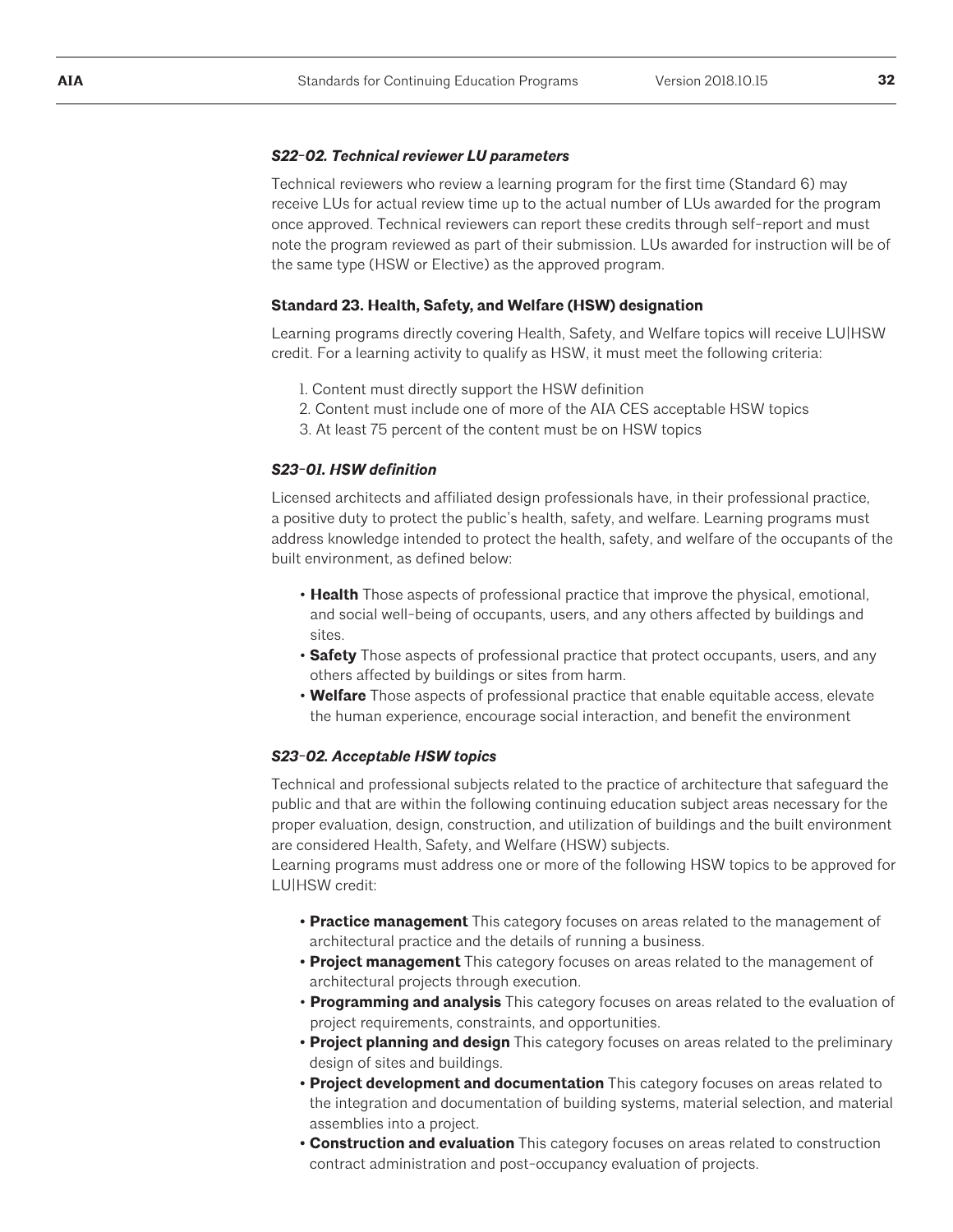#### *S23-03. Majority of content must be HSW*

To qualify for HSW credit, 75 percent of a learning program content and instructional time must be on acceptable HSW topics as outlined above. Using whichever method was used to determine overall program LUs awarded, at least 75 percent of the program content must address HSW topics for a learning program to qualify for HSW credit. In addition, when submitting a learning program for approval, at least 75 percent of the learning objectives must relate to HSW topics to qualify for HSW designation.

For blended learning programs, the 75 percent requirement applies to the program as a whole.

#### **Standard 24. Elective designation**

Learning program topics related to the practice of architecture but not within the realm of health, safety, and welfare will receive LU|Elective credit.

Learning programs that address professional practice and other aspects of professional development within the field and practice of architecture are still valuable for continuing professional development and education. These programs will be awarded LU|Elective credits.

To determine which programs qualify for Elective designation, the following questions should have an affirmative response:

- Is the learning activity directly applicable to the field or practice of architecture?
- Is the activity intended to be educational.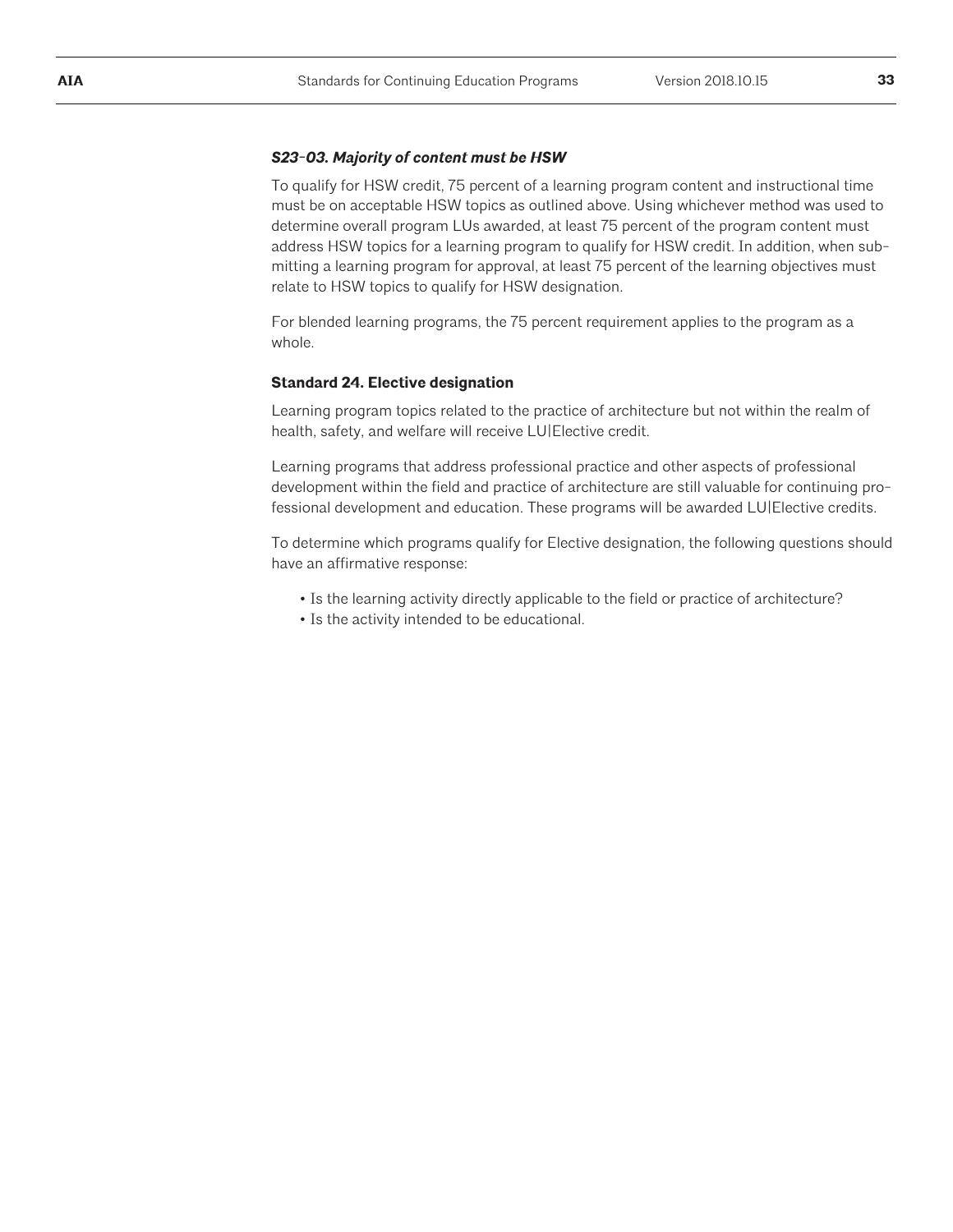## **Standards for AIA CES Program reporting**

#### **Standard 25. Attendance and completion reporting**

AIA CES Providers must report participant attendance and successful learning program completion to AIA CES within 10 business days of learning program completion. Failure to report attendance consistently in a timely manner may trigger an audit.

#### *S25-01. Documentation of learning program completion*

Upon participant request, AIA CES Providers must provide program participants with documentation (electronic or paper certificate of completion) of their participation. Documentation must include the following elements:

- AIA CES Provider name, contact information (including mailing address), and provider number
- Participant's name
- Learning program title
- Registered course and session numbers
- Date completed
- Location (if applicable)
- Type of instructional and delivery method used
- Summative assessment score (if applicable)
- Number and type (HSW or Elective) of LUs awarded

Requested documentation should be provided as soon as possible and should not exceed 20 business days from the date of request.

#### *S25-02. Awarding LUs and acceptable documentation*

The AIA CES Provider is the individual or organization responsible for issuing the certificate of completion and maintaining the documentation required by these Standards. The entity whose name appears on the certificate of completion is responsible for validating and reporting Learning Units claimed by a participant. For learning programs hosted by an AIA CES Platform Provider, the program attendance and certificate must clearly state the AIA CES Provider responsible for program content as well as the AIA CES Platform Provider host. AIA CES Providers must provide participants with documentation (electronic or paper) to support their claims of LUs awarded. Acceptable evidence of completion includes the following:

- Submission of AIA member attendance and successful course completion to AIA CES
- A certificate or other verification supplied by the AIA CES Provider (see Standard 25- 01)

#### *S25-03. Documentation for simultaneous delivery*

When an AIA CES Provider is delivering a live in-person and online program simultaneously (i.e., an in-person class is live-streamed to online learners), the AIA CES Provider, at its discretion, may issue the certificate of completion to all program participants by awarding LUs under the instructional delivery method attended by most of the participants. The delivery and attendance monitoring requirements of the respective instructional delivery methods still apply.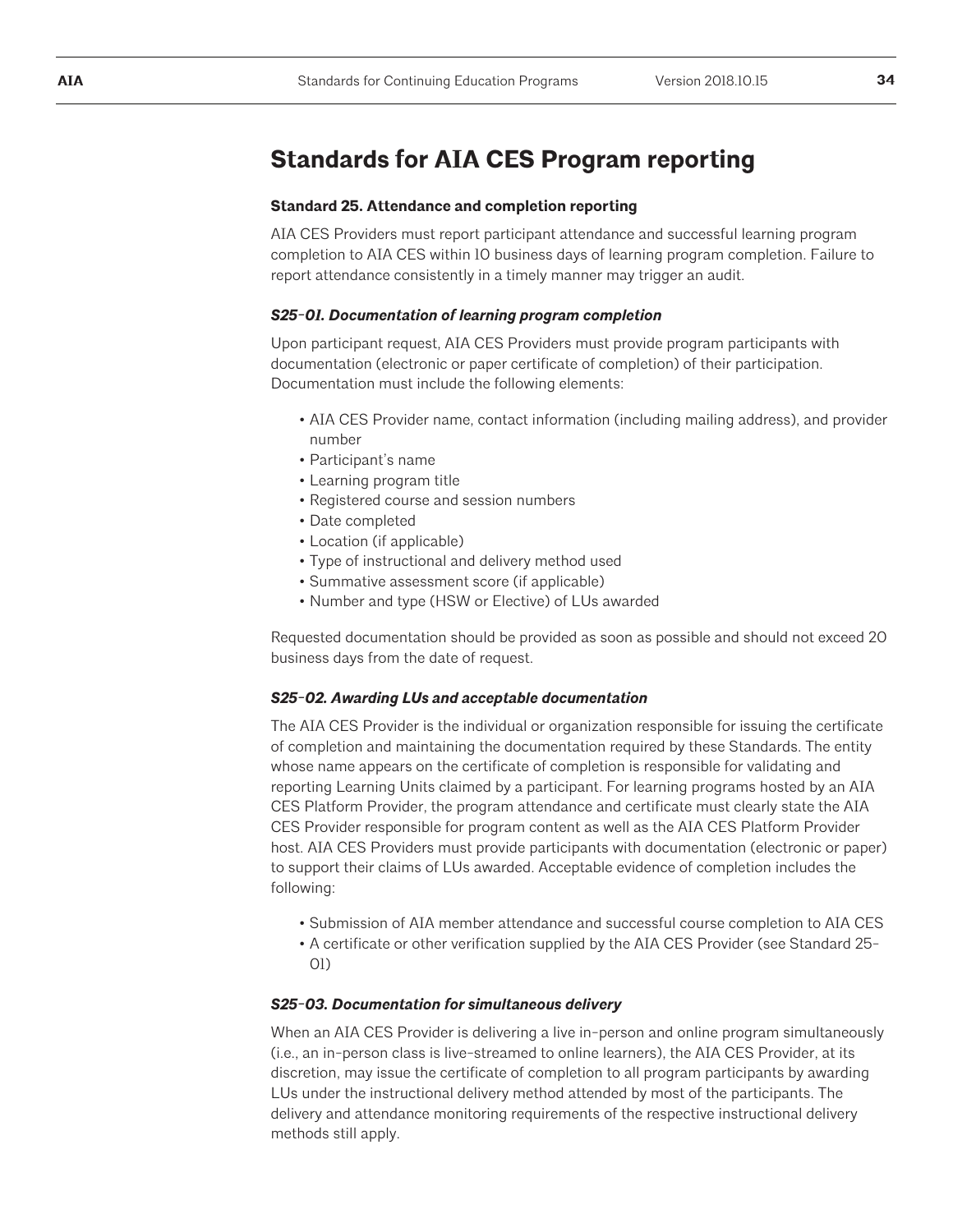#### **Standard 26. Record retention**

AIA CES Providers must retain adequate documentation (electronic or paper) for a minimum of six (6) years to support their compliance with these Standards and the reports that may be required by or for participants. The retention requirement applies even if an AIA CES Provider allows its provider subscription to lapse or is no longer an AIA CES Provider for any reason. Digital copies or scans of hard-copy materials are acceptable for records retention.

#### *S26-01. Required documentation elements*

Evidence of compliance with responsibilities set forth under these Standards that is to be retained by AIA CES Providers includes the following:

- Records of participation
- Dates and location
- Author/instructor, author/developer, and reviewer, as applicable, names and credentials.
- Number and type of LUs earned by learners
- Results of program evaluations
- Program descriptive materials (course announcement information)

Information to be retained by AIA CES Providers also includes copies of program materials (digital or paper), evidence that the program materials were developed and reviewed by qualified parties, and a record of how LUs were determined.

AIA CES may request any or all this information at any time. AIA CES Providers must be able to provide requested information and documentation within 15 business days of any valid AIA CES request.

#### *S26-02. Documentation for on-demand learning programs*

For AIA CES Providers using Method 1 (pilot tests) as the basis for LUs, appropriate pilot test records must be retained regarding the following:

- When the pilot test was conducted
- Intended learner population
- How the sample of pilot testers was selected
- Names, credentials, and relevant experience of sample pilot test participants
- For architect pilot testers, the state of licensure, license number, and status of license
- Summary of pilot test participants' actual completion time
- Statement from each pilot tester confirming that the pilot tester was independent

from the course development group and that the pilot tester was not informed in advance of the expected completion time.

For AIA CES Providers using Method 2 (word count formula) as the basis for LUs, the word count formula calculation as well as the supporting documentation for the data used in the word count formula (for example, word count; number of review questions, exercises, and final examination questions; duration of audio or video segments, or both, if applicable; and actual calculation) must be retained.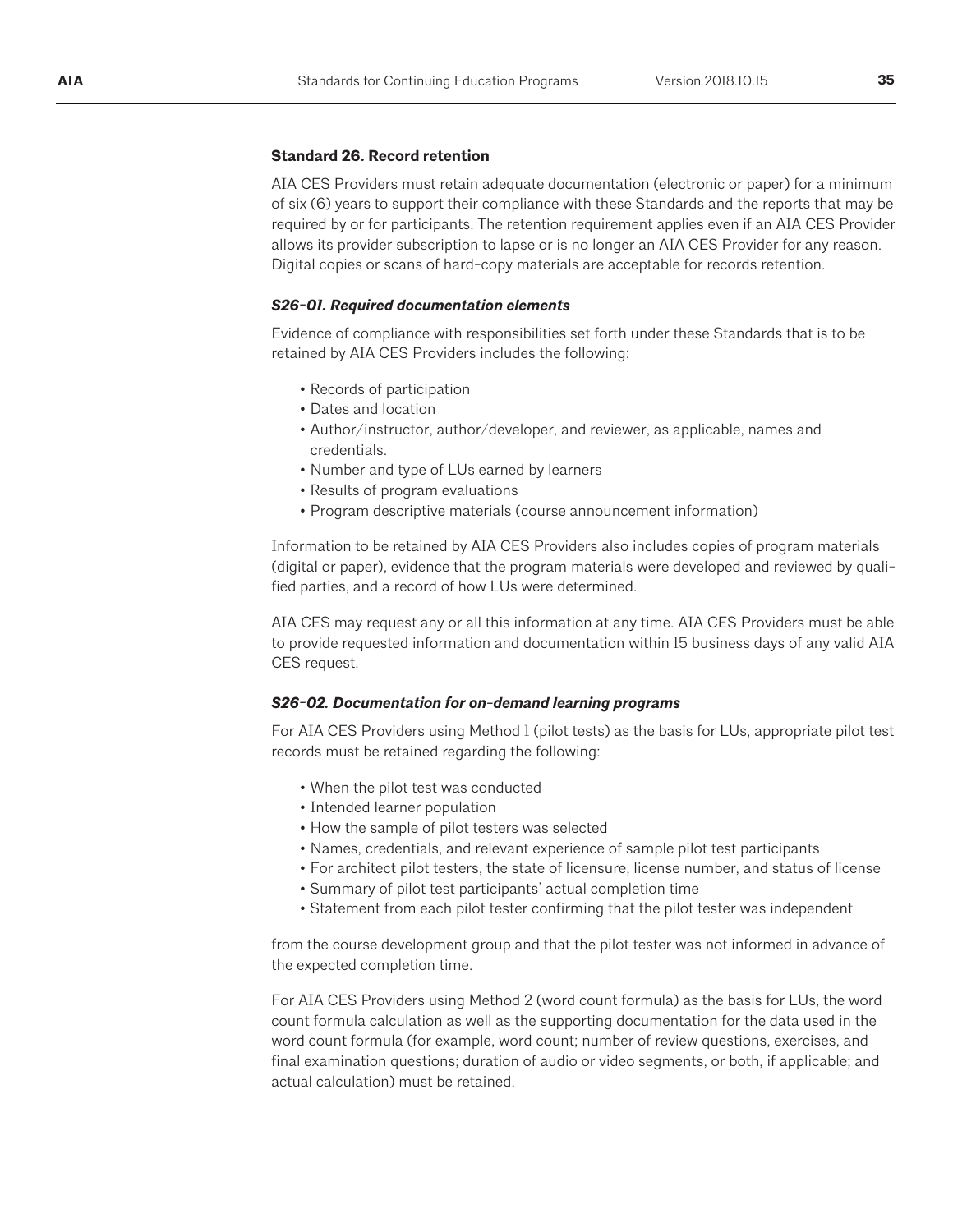#### *S26-03. Documentation for live programs*

In addition to the requirements in Standard S26-01, AIA CES Providers must retain program material such as the program outline, agenda, speaker notes, and other documentation that evidences the element of engagement related to course content during each LU planned for synchronous programs.

#### *S26-04. Documentation for blended learning programs*

In addition to the requirements in Standard S26-01, AIA CES Providers must retain clear instructions and information that summarizes the different components of the blended learning program and what must be completed or achieved during each activity to qualify for LUs. The AIA CES Provider must also retain documentation of the program progression and what LUs were earned by learners upon the completion of the components.